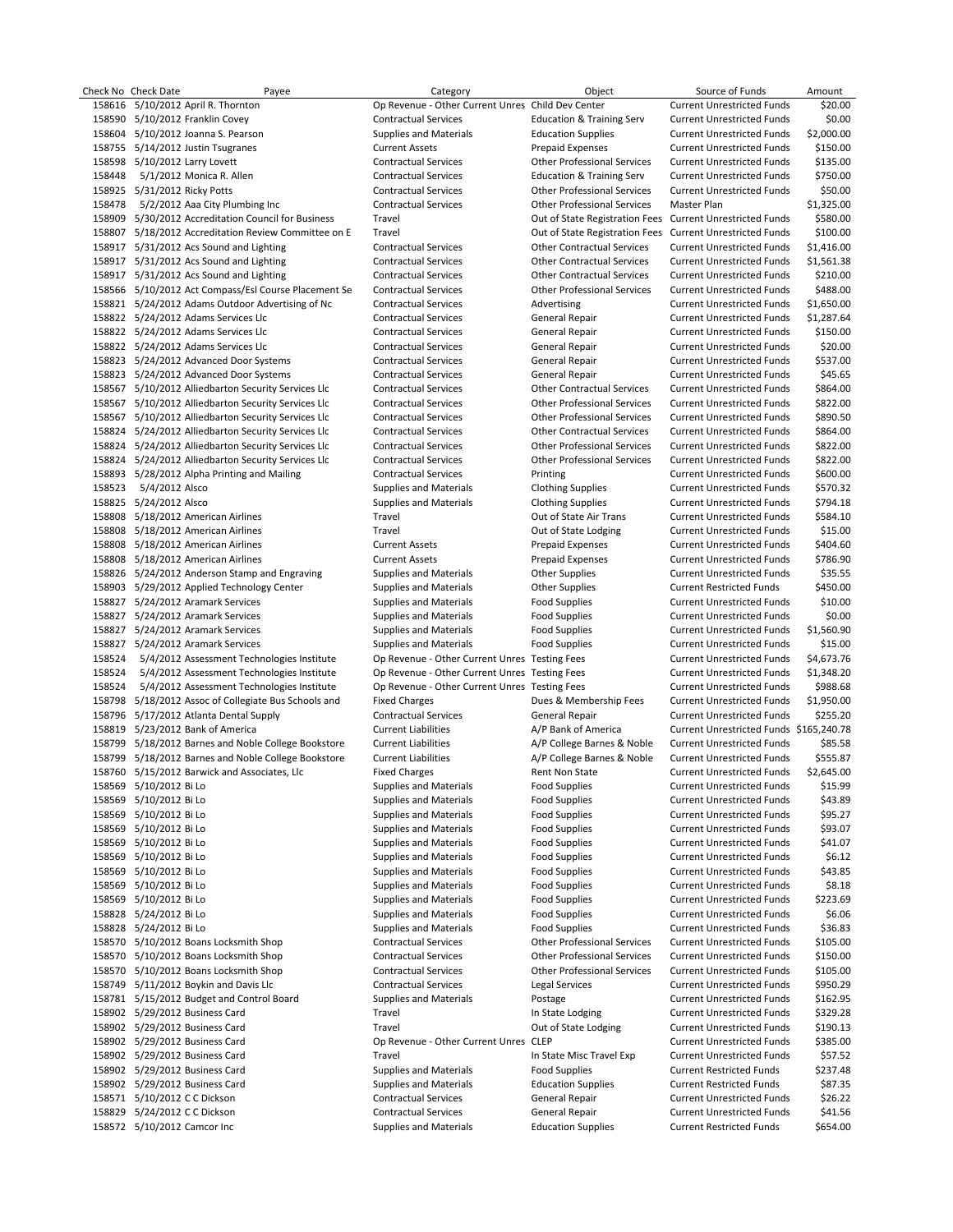|        | Check No Check Date          | Payee                                                | Category                                             | Object                                                    | Source of Funds                   | Amount              |
|--------|------------------------------|------------------------------------------------------|------------------------------------------------------|-----------------------------------------------------------|-----------------------------------|---------------------|
|        | 158572 5/10/2012 Camcor Inc  |                                                      | Supplies and Materials                               | <b>Education Supplies</b>                                 | <b>Current Restricted Funds</b>   | \$715.95            |
|        | 158572 5/10/2012 Camcor Inc  |                                                      | Supplies and Materials                               | <b>Education Supplies</b>                                 | <b>Current Restricted Funds</b>   | \$2,299.00          |
|        |                              | 158573 5/10/2012 Canteen Vending                     | <b>Supplies and Materials</b>                        | <b>Food Supplies</b>                                      | <b>Current Unrestricted Funds</b> | \$335.32            |
|        |                              | 158574 5/10/2012 Caretaker Management Service Inc    | <b>Contractual Services</b>                          | <b>Other Professional Services</b>                        | <b>Current Unrestricted Funds</b> | \$850.00            |
|        |                              | 158830 5/24/2012 Carquest Auto Parts                 | Equipment                                            | <b>Educational Equipment</b>                              | <b>Current Restricted Funds</b>   | \$5,400.00          |
|        |                              | 158830 5/24/2012 Carquest Auto Parts                 | Equipment                                            | <b>Educational Equipment</b>                              | <b>Current Restricted Funds</b>   | \$4,600.00          |
|        |                              | 158830 5/24/2012 Carquest Auto Parts                 | Equipment                                            | <b>Educational Equipment</b>                              | <b>Current Restricted Funds</b>   | \$440.00            |
|        |                              | 158830 5/24/2012 Carquest Auto Parts                 | Equipment                                            | <b>Educational Equipment</b>                              | <b>Current Restricted Funds</b>   | \$4,200.00          |
|        |                              | 158830 5/24/2012 Carquest Auto Parts                 | Equipment                                            | Non Capitalized Equipment                                 | <b>Current Restricted Funds</b>   | \$3,225.00          |
|        |                              | 158830 5/24/2012 Carquest Auto Parts                 | Equipment                                            | Non Capitalized Equipment                                 | <b>Current Restricted Funds</b>   | \$3,800.00          |
|        |                              | 158830 5/24/2012 Carquest Auto Parts                 | Equipment                                            | <b>Educational Equipment</b>                              | <b>Current Restricted Funds</b>   | \$2,000.00          |
|        |                              | 158575 5/10/2012 Carrier Enterprises, Llc            | <b>Contractual Services</b>                          | <b>General Repair</b>                                     | <b>Current Unrestricted Funds</b> | \$97.54             |
|        |                              | 158575 5/10/2012 Carrier Enterprises, Llc            | <b>Contractual Services</b>                          | General Repair                                            | <b>Current Unrestricted Funds</b> | \$349.32            |
|        |                              | 158575 5/10/2012 Carrier Enterprises, Llc            | <b>Contractual Services</b>                          | General Repair                                            | <b>Current Unrestricted Funds</b> | \$557.06            |
|        |                              | 158575 5/10/2012 Carrier Enterprises, Llc            | <b>Contractual Services</b>                          | General Repair                                            | <b>Current Unrestricted Funds</b> | \$65.00             |
|        |                              | 158576 5/10/2012 Catering Affairs                    | Supplies and Materials                               | <b>Food Supplies</b>                                      | <b>Current Unrestricted Funds</b> | \$1,300.00          |
|        |                              | 158576 5/10/2012 Catering Affairs                    | Supplies and Materials                               | <b>Food Supplies</b>                                      | <b>Current Unrestricted Funds</b> | \$236.25            |
|        |                              | 158800 5/18/2012 Center for Childcare Career Develop | Travel                                               | In State Registration Fee                                 | <b>Current Restricted Funds</b>   | \$90.34             |
|        |                              | 158800 5/18/2012 Center for Childcare Career Develop | Travel                                               | In State Registration Fee                                 | <b>Current Restricted Funds</b>   | \$90.34             |
|        |                              | 158801 5/18/2012 Center for Credentialing and Educat | Travel                                               | Out of State Registration Fees Current Unrestricted Funds |                                   | \$170.00            |
|        |                              | 158904 5/29/2012 Chester County Career Center        | <b>Contractual Services</b>                          | <b>Other Professional Services</b>                        | <b>Current Restricted Funds</b>   | \$250.00            |
| 158525 |                              | 5/4/2012 Chester Metropolitan District               | <b>Contractual Services</b>                          | Utilities                                                 | <b>Current Unrestricted Funds</b> | \$55.76             |
|        |                              | 158783 5/15/2012 Chester Metropolitan District       | <b>Contractual Services</b>                          | Utilities                                                 | <b>Current Unrestricted Funds</b> | \$76.76             |
|        |                              | 158783 5/15/2012 Chester Metropolitan District       | <b>Contractual Services</b>                          | Utilities                                                 | <b>Current Unrestricted Funds</b> | \$278.09            |
|        |                              | 158895 5/28/2012 Chester News and Reporter           | <b>Contractual Services</b>                          | Advertising                                               | <b>Current Unrestricted Funds</b> | \$1,349.25          |
|        |                              | 158895 5/28/2012 Chester News and Reporter           | <b>Contractual Services</b>                          | Advertising                                               | <b>Current Unrestricted Funds</b> | \$0.00              |
|        |                              | 158613 5/10/2012 Chester Rental Uniform              | Supplies and Materials                               | <b>Education Supplies</b>                                 | <b>Current Unrestricted Funds</b> | \$12.18             |
|        |                              | 158613 5/10/2012 Chester Rental Uniform              | <b>Current Liabilities</b>                           | Uniform                                                   | <b>Current Unrestricted Funds</b> | \$12.18             |
|        |                              | 158613 5/10/2012 Chester Rental Uniform              | Supplies and Materials                               | <b>Education Supplies</b>                                 | <b>Current Unrestricted Funds</b> | \$12.18             |
|        |                              | 158613 5/10/2012 Chester Rental Uniform              | <b>Current Liabilities</b>                           | Uniform                                                   | <b>Current Unrestricted Funds</b> | \$12.18             |
|        |                              | 158613 5/10/2012 Chester Rental Uniform              | Supplies and Materials                               | <b>Education Supplies</b>                                 | <b>Current Unrestricted Funds</b> | \$12.18             |
|        |                              | 158613 5/10/2012 Chester Rental Uniform              | <b>Current Liabilities</b>                           | Uniform                                                   | <b>Current Unrestricted Funds</b> | \$12.18             |
|        |                              | 158613 5/10/2012 Chester Rental Uniform              | Supplies and Materials                               | <b>Education Supplies</b>                                 | <b>Current Unrestricted Funds</b> | \$12.18             |
|        |                              | 158613 5/10/2012 Chester Rental Uniform              | <b>Current Liabilities</b>                           | Uniform                                                   | <b>Current Unrestricted Funds</b> | \$12.18             |
|        |                              | 158613 5/10/2012 Chester Rental Uniform              |                                                      |                                                           |                                   | \$12.18             |
|        |                              |                                                      | Supplies and Materials<br><b>Current Liabilities</b> | <b>Education Supplies</b><br>Uniform                      | <b>Current Unrestricted Funds</b> |                     |
|        |                              | 158613 5/10/2012 Chester Rental Uniform              |                                                      |                                                           | <b>Current Unrestricted Funds</b> | \$12.18<br>\$0.37   |
|        |                              | 158613 5/10/2012 Chester Rental Uniform              | Supplies and Materials                               | <b>Education Supplies</b>                                 | <b>Current Unrestricted Funds</b> |                     |
|        |                              | 158831 5/24/2012 Chester Turf and Landscaping        | Permanent Improvements                               | Landscaping                                               | <b>Current Unrestricted Funds</b> | \$779.00            |
|        |                              | 158919 5/31/2012 Chief Student Services Officer Peer | Travel                                               | In State Registration Fee                                 | <b>Current Unrestricted Funds</b> | \$25.00<br>\$262.00 |
|        |                              | 158577 5/10/2012 Chocklett Environmental Services    | <b>Contractual Services</b>                          | <b>Other Professional Services</b>                        | <b>Current Unrestricted Funds</b> |                     |
|        |                              | 158578 5/10/2012 Cintas Corp #200                    | <b>Contractual Services</b>                          | <b>Other Professional Services</b>                        | <b>Current Unrestricted Funds</b> | \$23.91             |
|        |                              | 158832 5/24/2012 Cintas Corp #200                    | <b>Contractual Services</b>                          | <b>Other Professional Services</b>                        | <b>Current Unrestricted Funds</b> | \$24.52             |
|        |                              | 158750 5/11/2012 City Club of Rock Hill              | <b>Fixed Charges</b>                                 | Dues & Membership Fees                                    | <b>Current Unrestricted Funds</b> | \$33.33             |
|        |                              | 158750 5/11/2012 City Club of Rock Hill              | <b>Fixed Charges</b>                                 | Dues & Membership Fees                                    | <b>Current Unrestricted Funds</b> | \$58.33             |
|        |                              | 158579 5/10/2012 City Electric Accounts - Sc         | <b>Contractual Services</b>                          | General Repair                                            | <b>Current Unrestricted Funds</b> | \$67.56             |
|        |                              | 158579 5/10/2012 City Electric Accounts - Sc         | <b>Contractual Services</b>                          | <b>General Repair</b>                                     | <b>Current Unrestricted Funds</b> | \$68.50             |
|        |                              | 158833 5/24/2012 City Electric Accounts - Sc         | <b>Contractual Services</b>                          | <b>General Repair</b>                                     | <b>Current Unrestricted Funds</b> | \$28.89             |
|        |                              | 158834 5/24/2012 City Electric Accounts - Sc         | <b>Contractual Services</b>                          | <b>General Repair</b>                                     | <b>Current Unrestricted Funds</b> | \$29.43             |
|        |                              | 158802 5/18/2012 City of Rock Hill                   | Miscellaneous                                        | Hospitaltiy Tax Paid                                      | Current Unrestricted Funds        | \$118.14            |
|        |                              | 158835 5/24/2012 City of Rock Hill                   | <b>Supplies and Materials</b>                        | Fuel                                                      | <b>Current Unrestricted Funds</b> | \$1,551.14          |
|        |                              | 158835 5/24/2012 City of Rock Hill                   | <b>Supplies and Materials</b>                        | Fuel                                                      | <b>Current Unrestricted Funds</b> | \$0.00              |
|        |                              | 158835 5/24/2012 City of Rock Hill                   | <b>Supplies and Materials</b>                        | Fuel                                                      | <b>Current Unrestricted Funds</b> | \$51.43             |
|        |                              | 158835 5/24/2012 City of Rock Hill                   | Supplies and Materials                               | Fuel                                                      | <b>Current Unrestricted Funds</b> | \$0.00              |
|        |                              | 158836 5/24/2012 City of Rock Hill                   | <b>Supplies and Materials</b>                        | Fuel                                                      | <b>Current Unrestricted Funds</b> | \$429.16            |
|        |                              | 158836 5/24/2012 City of Rock Hill                   | <b>Supplies and Materials</b>                        | Fuel                                                      | <b>Current Unrestricted Funds</b> | \$0.00              |
|        |                              | 158837 5/24/2012 Clean Windows Unlimited             | <b>Contractual Services</b>                          | <b>Other Contractual Services</b>                         | <b>Current Unrestricted Funds</b> | \$1,325.00          |
|        |                              | 158837 5/24/2012 Clean Windows Unlimited             | <b>Contractual Services</b>                          | <b>Other Contractual Services</b>                         | <b>Current Unrestricted Funds</b> | \$775.00            |
|        |                              | 158580 5/10/2012 Clegg's Termite & Pest Control      | <b>Contractual Services</b>                          | <b>Other Contractual Services</b>                         | <b>Current Unrestricted Funds</b> | \$1,388.00          |
|        |                              | 158580 5/10/2012 Clegg's Termite & Pest Control      | <b>Contractual Services</b>                          | <b>Other Contractual Services</b>                         | <b>Current Unrestricted Funds</b> | \$0.00              |
| 158809 |                              | 5/18/2012 Cline Brandt Kochenower and Company        | <b>Contractual Services</b>                          | Auditing, Acct, Fin. Services                             | <b>Current Unrestricted Funds</b> | \$1,690.00          |
|        |                              | 158920 5/31/2012 Clover High School                  | <b>Contractual Services</b>                          | <b>Other Professional Services</b>                        | <b>Current Restricted Funds</b>   | \$250.00            |
|        |                              | 158581 5/10/2012 Comporium Publishing                | <b>Contractual Services</b>                          | Advertising                                               | <b>Current Unrestricted Funds</b> | \$99.00             |
|        |                              | 158838 5/24/2012 Comporium Publishing                | <b>Contractual Services</b>                          | Advertising                                               | <b>Current Unrestricted Funds</b> | \$99.00             |
|        |                              | 158758 5/15/2012 Comporium Security                  | <b>Contractual Services</b>                          | <b>Other Professional Services</b>                        | <b>Current Unrestricted Funds</b> | \$22.99             |
|        |                              | 158582 5/10/2012 Cox Industries                      | Supplies and Materials                               | <b>Major Supplies</b>                                     | <b>Current Unrestricted Funds</b> | \$1,308.00          |
|        |                              | 158583 5/10/2012 Cox's Rock Hill Inc                 | <b>Contractual Services</b>                          | <b>Other Professional Services</b>                        | <b>Current Unrestricted Funds</b> | \$1,385.00          |
|        |                              | 158583 5/10/2012 Cox's Rock Hill Inc                 | <b>Contractual Services</b>                          | <b>Other Professional Services</b>                        | <b>Current Unrestricted Funds</b> | \$440.00            |
|        |                              | 158584 5/10/2012 Data Network Solutions              | Equipment                                            | Non Capitalized Equipment                                 | <b>Current Unrestricted Funds</b> | \$1,759.12          |
|        |                              | 158584 5/10/2012 Data Network Solutions              | Equipment                                            | Non Capitalized Equipment                                 | <b>Current Unrestricted Funds</b> | \$307.12            |
|        |                              | 158584 5/10/2012 Data Network Solutions              | Equipment                                            | Non Capitalized Equipment                                 | <b>Current Unrestricted Funds</b> | \$395.12            |
|        | 158585 5/10/2012 Datatel Inc |                                                      | <b>Contractual Services</b>                          | <b>Other Professional Services</b>                        | <b>Current Unrestricted Funds</b> | \$250.00            |
|        | 158804 5/18/2012 Datatel Inc |                                                      | <b>Contractual Services</b>                          | <b>Other Professional Services</b>                        | <b>Current Unrestricted Funds</b> | \$4,000.00          |
|        | 158804 5/18/2012 Datatel Inc |                                                      | <b>Contractual Services</b>                          | <b>Other Professional Services</b>                        | <b>Current Unrestricted Funds</b> | \$0.00              |
|        |                              |                                                      |                                                      |                                                           |                                   |                     |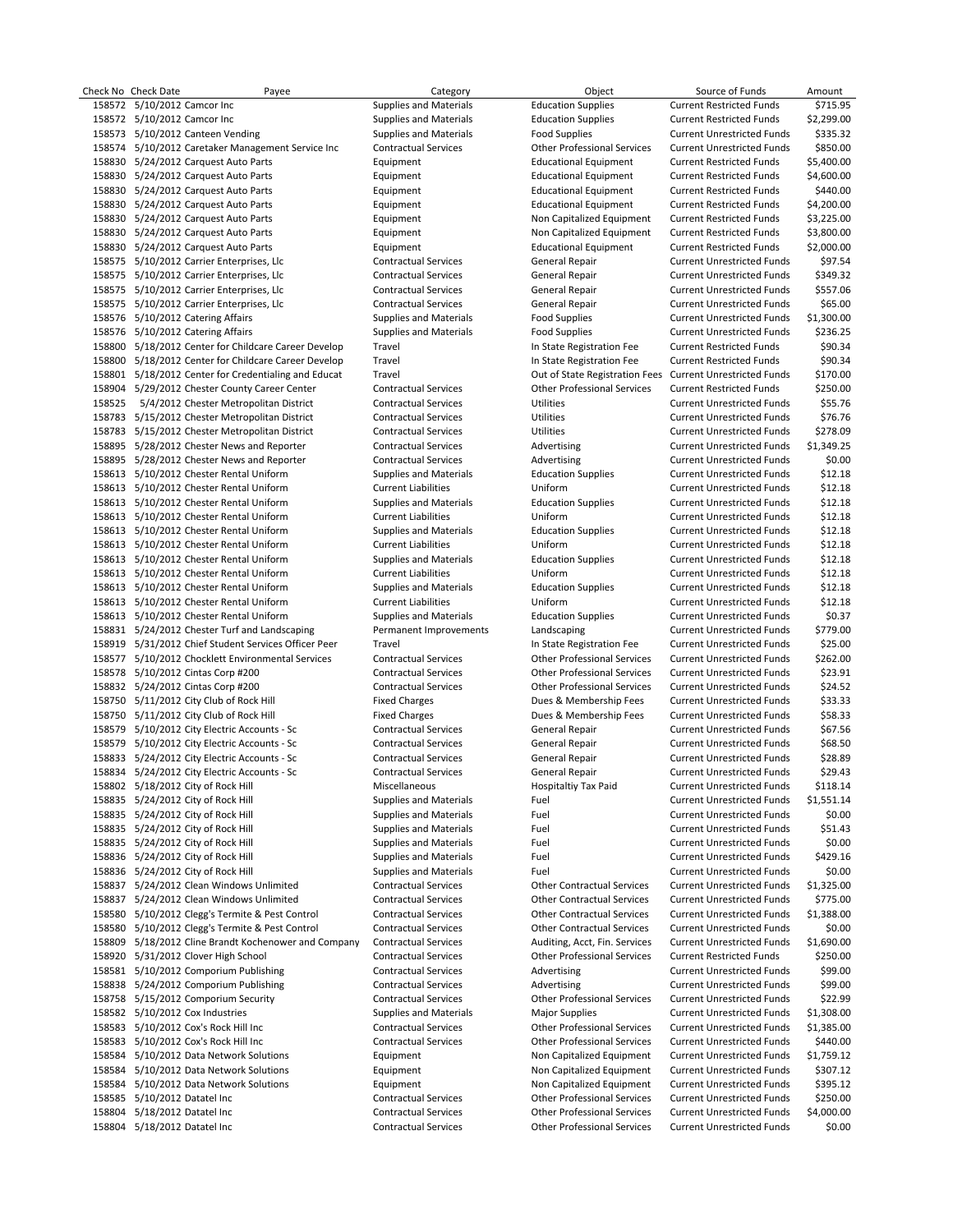|        | Check No Check Date           | Payee                                                                       | Category                      | Object                                                    | Source of Funds                   | Amount     |
|--------|-------------------------------|-----------------------------------------------------------------------------|-------------------------------|-----------------------------------------------------------|-----------------------------------|------------|
| 158804 | 5/18/2012 Datatel Inc         |                                                                             | <b>Contractual Services</b>   | <b>Other Professional Services</b>                        | <b>Current Unrestricted Funds</b> | \$62.50    |
|        | 158804 5/18/2012 Datatel Inc  |                                                                             | <b>Contractual Services</b>   | <b>Other Professional Services</b>                        | <b>Current Unrestricted Funds</b> | \$225.00   |
|        | 158804 5/18/2012 Datatel Inc  |                                                                             | <b>Contractual Services</b>   | <b>Other Professional Services</b>                        | <b>Current Unrestricted Funds</b> | \$375.00   |
|        | 158804 5/18/2012 Datatel Inc  |                                                                             | <b>Contractual Services</b>   | <b>Other Professional Services</b>                        | <b>Current Unrestricted Funds</b> | \$562.50   |
|        | 158804 5/18/2012 Datatel Inc  |                                                                             | <b>Contractual Services</b>   | <b>Other Contractual Services</b>                         | <b>Current Unrestricted Funds</b> | \$125.00   |
|        | 158804 5/18/2012 Datatel Inc  |                                                                             | <b>Contractual Services</b>   | <b>Other Professional Services</b>                        | <b>Current Unrestricted Funds</b> | \$337.50   |
|        | 158804 5/18/2012 Datatel Inc  |                                                                             | <b>Contractual Services</b>   | <b>Other Professional Services</b>                        | <b>Current Unrestricted Funds</b> | \$6,750.00 |
|        | 158804 5/18/2012 Datatel Inc  |                                                                             | <b>Contractual Services</b>   | <b>Other Professional Services</b>                        | <b>Current Unrestricted Funds</b> | \$450.00   |
|        | 158804 5/18/2012 Datatel Inc  |                                                                             | <b>Contractual Services</b>   | <b>Other Professional Services</b>                        | <b>Current Unrestricted Funds</b> | \$450.00   |
|        | 158806 5/18/2012 Datatel Inc  |                                                                             | <b>Contractual Services</b>   | Data Processing Serv                                      | <b>Current Unrestricted Funds</b> | \$2,500.00 |
|        |                               |                                                                             | <b>Contractual Services</b>   | <b>Other Professional Services</b>                        |                                   |            |
|        | 158806 5/18/2012 Datatel Inc  |                                                                             |                               |                                                           | <b>Current Unrestricted Funds</b> | \$0.00     |
|        | 158806 5/18/2012 Datatel Inc  |                                                                             | <b>Contractual Services</b>   | <b>Other Professional Services</b>                        | <b>Current Unrestricted Funds</b> | \$0.00     |
|        | 158839 5/24/2012 Datatel Inc  |                                                                             | <b>Contractual Services</b>   | <b>Other Professional Services</b>                        | <b>Current Unrestricted Funds</b> | \$112.50   |
|        | 158878 5/25/2012 Datatel Inc  |                                                                             | <b>Contractual Services</b>   | <b>Other Professional Services</b>                        | <b>Current Unrestricted Funds</b> | \$562.50   |
|        | 158878 5/25/2012 Datatel Inc  |                                                                             | <b>Contractual Services</b>   | <b>Other Professional Services</b>                        | <b>Current Unrestricted Funds</b> | \$225.00   |
|        |                               | 158840 5/24/2012 Dell Computer Corporation                                  | Equipment                     | Non Capitalized Equipment                                 | <b>Current Restricted Funds</b>   | \$75.00    |
|        |                               | 158841 5/24/2012 Dell Computer Corporation                                  | <b>Contractual Services</b>   | Data Processing Serv                                      | <b>Current Unrestricted Funds</b> | \$6,780.00 |
|        |                               | 158879 5/25/2012 Dell Computer Corporation                                  | Equipment                     | Non Capitalized Equipment                                 | <b>Current Restricted Funds</b>   | \$920.00   |
| 158520 | 5/4/2012 Diversco Inc         |                                                                             | <b>Contractual Services</b>   | <b>Other Professional Services</b>                        | <b>Current Unrestricted Funds</b> | \$360.19   |
| 158520 | 5/4/2012 Diversco Inc         |                                                                             | <b>Contractual Services</b>   | <b>Other Professional Services</b>                        | <b>Current Unrestricted Funds</b> | \$360.19   |
| 158520 | 5/4/2012 Diversco Inc         |                                                                             | <b>Contractual Services</b>   | <b>Other Professional Services</b>                        | <b>Current Unrestricted Funds</b> | \$115.59   |
|        | 158586 5/10/2012 Diversco Inc |                                                                             | <b>Contractual Services</b>   | <b>Other Professional Services</b>                        | <b>Current Unrestricted Funds</b> | \$360.19   |
|        | 158842 5/24/2012 Diversco Inc |                                                                             | <b>Contractual Services</b>   | <b>Other Professional Services</b>                        | <b>Current Unrestricted Funds</b> | \$360.19   |
|        | 158842 5/24/2012 Diversco Inc |                                                                             | <b>Contractual Services</b>   | <b>Other Professional Services</b>                        | <b>Current Unrestricted Funds</b> | \$360.19   |
|        | 158842 5/24/2012 Diversco Inc |                                                                             | <b>Contractual Services</b>   | <b>Other Professional Services</b>                        | <b>Current Unrestricted Funds</b> | \$360.19   |
|        |                               | 5/1/2012 Duke Energy                                                        |                               |                                                           |                                   |            |
| 158449 |                               |                                                                             | <b>Contractual Services</b>   | Utilities                                                 | <b>Current Unrestricted Funds</b> | \$9.69     |
| 158450 |                               | 5/1/2012 Duke Energy                                                        | <b>Contractual Services</b>   | Utilities                                                 | <b>Current Unrestricted Funds</b> | \$4,573.84 |
|        | 158761 5/15/2012 Duke Energy  |                                                                             | <b>Contractual Services</b>   | Utilities                                                 | <b>Current Unrestricted Funds</b> | \$386.37   |
|        | 158761 5/15/2012 Duke Energy  |                                                                             | <b>Contractual Services</b>   | Utilities                                                 | <b>Current Unrestricted Funds</b> | \$534.59   |
|        | 158761 5/15/2012 Duke Energy  |                                                                             | <b>Contractual Services</b>   | Utilities                                                 | <b>Current Unrestricted Funds</b> | \$143.50   |
|        | 158761 5/15/2012 Duke Energy  |                                                                             | <b>Contractual Services</b>   | Utilities                                                 | <b>Current Unrestricted Funds</b> | \$10.09    |
|        |                               | 158890 5/25/2012 Eastern Kentucky University                                | Travel                        | Out of State Registration Fees Current Unrestricted Funds |                                   | \$749.00   |
|        |                               | 158587 5/10/2012 Eastern Refrigeration Service, Inc.                        | <b>Contractual Services</b>   | General Repair                                            | <b>Current Unrestricted Funds</b> | \$45.00    |
|        |                               | 158587 5/10/2012 Eastern Refrigeration Service, Inc.                        | <b>Contractual Services</b>   | General Repair                                            | <b>Current Unrestricted Funds</b> | \$300.00   |
|        |                               | 158843 5/24/2012 Ebsco Subscription Services                                | Equipment                     | Library Books, Maps & Film                                | <b>Current Unrestricted Funds</b> | \$20.70    |
|        |                               | 158915 5/31/2012 Enterprise Rent A Car                                      | Travel                        | In State Transportation                                   | <b>Current Unrestricted Funds</b> | \$85.02    |
|        |                               | 158915 5/31/2012 Enterprise Rent A Car                                      | Travel                        | In State Transportation                                   | <b>Current Unrestricted Funds</b> | \$164.98   |
|        |                               | 158813 5/21/2012 Family Trust Federal Credit Union                          | <b>Contractual Services</b>   | <b>Other Contractual Services</b>                         | <b>Current Unrestricted Funds</b> | \$636.00   |
|        |                               | 158588 5/10/2012 Ferguson Enterprises No 34                                 | <b>Contractual Services</b>   | General Repair                                            | <b>Current Unrestricted Funds</b> | \$9.76     |
|        |                               | 158845 5/24/2012 Filmsource, Llc                                            | Equipment                     | <b>Educational Equipment</b>                              | <b>Current Restricted Funds</b>   | \$5,299.00 |
|        |                               |                                                                             |                               |                                                           |                                   |            |
|        |                               | 158845 5/24/2012 Filmsource, Llc                                            | Equipment                     | <b>Educational Equipment</b>                              | <b>Current Restricted Funds</b>   | \$200.00   |
|        |                               | 158845 5/24/2012 Filmsource, Llc                                            | Equipment                     | <b>Educational Equipment</b>                              | <b>Current Restricted Funds</b>   | \$629.00   |
|        |                               | 158846 5/24/2012 Florence Darlington Technical Colle                        | <b>Contractual Services</b>   | <b>Other Professional Services</b>                        | <b>Current Unrestricted Funds</b> | \$1,500.00 |
|        |                               | 158905 5/29/2012 Floyd D. Johnson Technology Center                         | <b>Contractual Services</b>   | <b>Other Professional Services</b>                        | <b>Current Restricted Funds</b>   | \$250.00   |
|        |                               | 158795 5/16/2012 Fort Mill School District                                  | Supplies and Materials        | <b>Education Supplies</b>                                 | <b>Current Restricted Funds</b>   | \$100.00   |
|        |                               | 158906 5/29/2012 Fort Mill School District                                  | <b>Contractual Services</b>   | <b>Other Professional Services</b>                        | <b>Current Restricted Funds</b>   | \$250.00   |
|        |                               | 158589 5/10/2012 Fortune Academy IncyAttn Sue Gaudreau Contractual Services |                               | <b>Other Professional Services</b>                        | <b>Current Unrestricted Funds</b> | \$2,756.00 |
|        |                               | 158847 5/24/2012 Fortune Academy IncyAttn Sue Gaudreau Contractual Services |                               | <b>Other Professional Services</b>                        | <b>Current Unrestricted Funds</b> | \$1,722.50 |
|        |                               | 158784 5/15/2012 Francis Marion University                                  | Travel                        | In State Registration Fee                                 | <b>Current Unrestricted Funds</b> | \$25.00    |
|        |                               | 158590 5/10/2012 Franklin Covey                                             | <b>Contractual Services</b>   | <b>Education &amp; Training Serv</b>                      | <b>Current Unrestricted Funds</b> | \$3,125.00 |
|        |                               | 158590 5/10/2012 Franklin Covey                                             | <b>Contractual Services</b>   | <b>Education &amp; Training Serv</b>                      | <b>Current Unrestricted Funds</b> | \$272.44   |
|        |                               | 158591 5/10/2012 Galls, an Aramark Company                                  | <b>Supplies and Materials</b> | <b>Clothing Supplies</b>                                  | <b>Current Unrestricted Funds</b> | \$89.97    |
|        |                               | 158591 5/10/2012 Galls, an Aramark Company                                  | Supplies and Materials        | <b>Clothing Supplies</b>                                  | <b>Current Unrestricted Funds</b> | \$89.97    |
|        |                               | 158591 5/10/2012 Galls, an Aramark Company                                  | Supplies and Materials        | <b>Clothing Supplies</b>                                  | <b>Current Unrestricted Funds</b> | \$59.98    |
|        |                               | 158591 5/10/2012 Galls, an Aramark Company                                  | Supplies and Materials        | <b>Clothing Supplies</b>                                  | <b>Current Unrestricted Funds</b> | \$11.04    |
| 158848 |                               |                                                                             |                               |                                                           |                                   |            |
|        |                               | 5/24/2012 Galls, an Aramark Company                                         | Supplies and Materials        | <b>Clothing Supplies</b>                                  | <b>Current Unrestricted Funds</b> | \$204.00   |
| 158848 |                               | 5/24/2012 Galls, an Aramark Company                                         | Supplies and Materials        | <b>Clothing Supplies</b>                                  | <b>Current Unrestricted Funds</b> | \$68.00    |
| 158848 |                               | 5/24/2012 Galls, an Aramark Company                                         | Supplies and Materials        | <b>Clothing Supplies</b>                                  | <b>Current Unrestricted Funds</b> | \$126.00   |
|        |                               | 158848 5/24/2012 Galls, an Aramark Company                                  | Supplies and Materials        | <b>Clothing Supplies</b>                                  | <b>Current Unrestricted Funds</b> | \$204.00   |
| 158848 |                               | 5/24/2012 Galls, an Aramark Company                                         | Supplies and Materials        | <b>Clothing Supplies</b>                                  | <b>Current Unrestricted Funds</b> | \$99.00    |
| 158848 |                               | 5/24/2012 Galls, an Aramark Company                                         | Supplies and Materials        | <b>Clothing Supplies</b>                                  | <b>Current Unrestricted Funds</b> | \$32.21    |
| 158848 |                               | 5/24/2012 Galls, an Aramark Company                                         | Supplies and Materials        | <b>Clothing Supplies</b>                                  | <b>Current Unrestricted Funds</b> | \$29.99    |
|        |                               | 158848 5/24/2012 Galls, an Aramark Company                                  | <b>Supplies and Materials</b> | <b>Clothing Supplies</b>                                  | <b>Current Unrestricted Funds</b> | \$1.38     |
|        |                               | 158848 5/24/2012 Galls, an Aramark Company                                  | Supplies and Materials        | <b>Clothing Supplies</b>                                  | <b>Current Unrestricted Funds</b> | \$340.00   |
|        |                               | 158848 5/24/2012 Galls, an Aramark Company                                  | Supplies and Materials        | <b>Clothing Supplies</b>                                  | <b>Current Unrestricted Funds</b> | \$15.63    |
| 158849 |                               | 5/24/2012 Garvin Design Group Inc                                           | <b>Contractual Services</b>   | <b>Other Professional Services</b>                        | <b>County Projects</b>            | \$1,203.75 |
|        |                               | 158850 5/24/2012 Gateway Supply Company                                     | <b>Contractual Services</b>   | General Repair                                            | <b>Current Unrestricted Funds</b> | \$95.51    |
|        |                               |                                                                             |                               |                                                           |                                   |            |
| 158850 |                               | 5/24/2012 Gateway Supply Company                                            | <b>Contractual Services</b>   | General Repair                                            | <b>Current Unrestricted Funds</b> | \$19.83    |
|        |                               | 158850 5/24/2012 Gateway Supply Company                                     | <b>Contractual Services</b>   | General Repair                                            | <b>Current Unrestricted Funds</b> | \$8.20     |
|        |                               | 158592 5/10/2012 Global Industrial Equipment                                | Supplies and Materials        | <b>Other Supplies</b>                                     | <b>Current Unrestricted Funds</b> | \$184.11   |
|        |                               | 158592 5/10/2012 Global Industrial Equipment                                | Supplies and Materials        | <b>Other Supplies</b>                                     | <b>Current Unrestricted Funds</b> | \$29.70    |
|        |                               | 158592 5/10/2012 Global Industrial Equipment                                | Supplies and Materials        | <b>Other Supplies</b>                                     | <b>Current Unrestricted Funds</b> | \$4.44     |
|        |                               | 158592 5/10/2012 Global Industrial Equipment                                | <b>Supplies and Materials</b> | <b>Other Supplies</b>                                     | <b>Current Unrestricted Funds</b> | \$70.00    |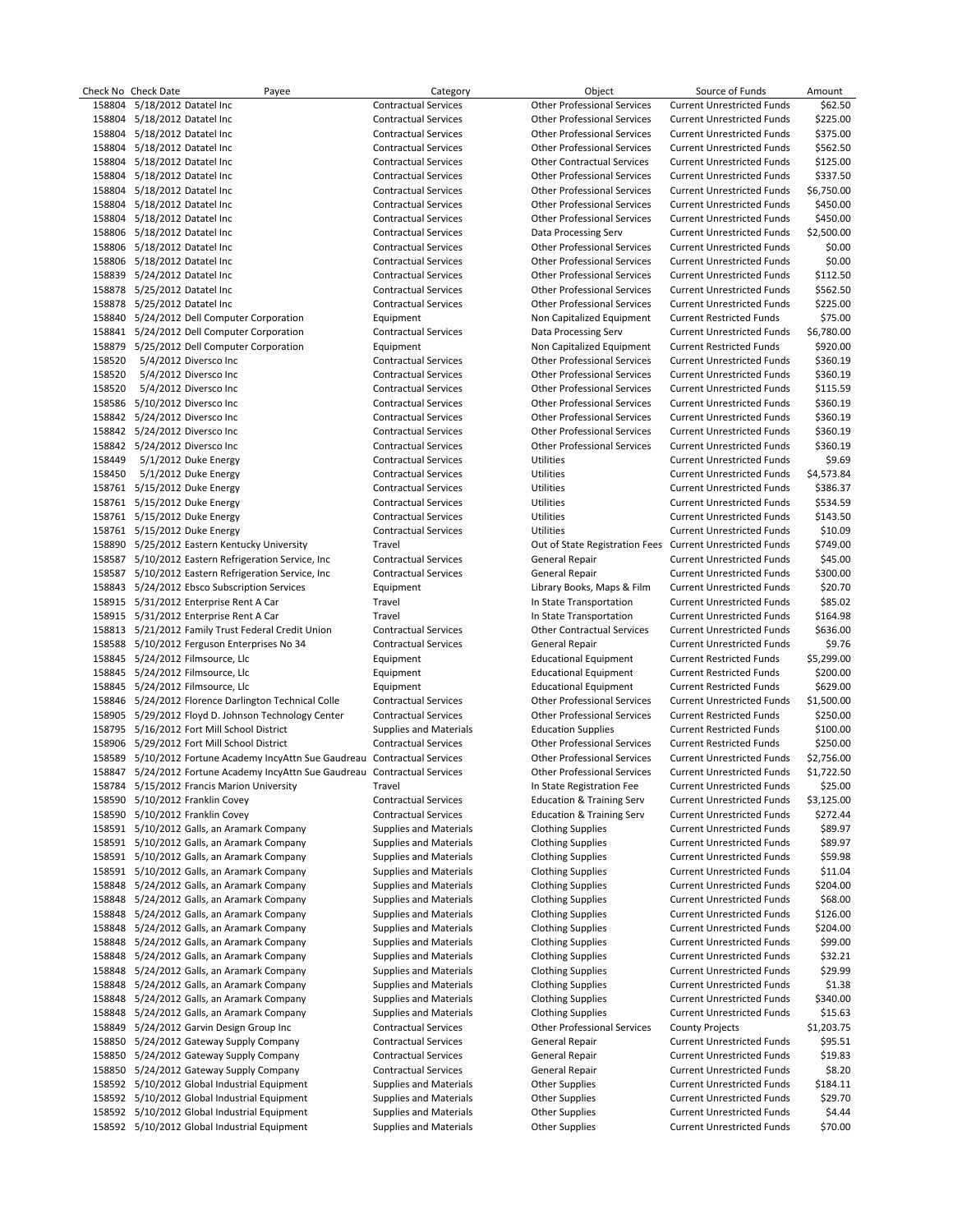|        | Check No Check Date          | Payee                                             | Category                                   | Object                                     | Source of Funds                                                        | Amount                   |
|--------|------------------------------|---------------------------------------------------|--------------------------------------------|--------------------------------------------|------------------------------------------------------------------------|--------------------------|
|        |                              | 158592 5/10/2012 Global Industrial Equipment      | <b>Supplies and Materials</b>              | <b>Other Supplies</b>                      | <b>Current Unrestricted Funds</b>                                      | \$14.00                  |
|        |                              | 158593 5/10/2012 Graybar Electric Co              | <b>Contractual Services</b>                | General Repair                             | <b>Current Unrestricted Funds</b>                                      | \$1,191.36               |
|        |                              | 158593 5/10/2012 Graybar Electric Co              | <b>Contractual Services</b>                | General Repair                             | <b>Current Unrestricted Funds</b>                                      | \$37.60                  |
|        |                              | 158593 5/10/2012 Graybar Electric Co              | <b>Contractual Services</b>                | <b>General Repair</b>                      | <b>Current Unrestricted Funds</b>                                      | \$39.14                  |
|        |                              | 158593 5/10/2012 Graybar Electric Co              | <b>Contractual Services</b>                | <b>General Repair</b>                      | <b>Current Unrestricted Funds</b>                                      | \$8.86                   |
|        |                              | 158593 5/10/2012 Graybar Electric Co              | <b>Contractual Services</b>                | General Repair                             | <b>Current Unrestricted Funds</b>                                      | (517.42)                 |
|        |                              | 158593 5/10/2012 Graybar Electric Co              | <b>Contractual Services</b>                | General Repair                             | <b>Current Unrestricted Funds</b>                                      | (510.18)                 |
|        |                              | 158851 5/24/2012 Graybar Electric Co              | Permanent Improvements                     | Other Permanent Imp                        | <b>State Def Maintenance</b>                                           | \$805.00                 |
|        |                              | 158851 5/24/2012 Graybar Electric Co              | <b>Contractual Services</b>                | General Repair                             | <b>Current Unrestricted Funds</b>                                      | \$44.06                  |
|        |                              | 158851 5/24/2012 Graybar Electric Co              | <b>Contractual Services</b>                | General Repair                             | <b>Current Unrestricted Funds</b>                                      | \$703.98                 |
|        |                              | 158851 5/24/2012 Graybar Electric Co              | <b>Contractual Services</b>                | General Repair                             | <b>Current Unrestricted Funds</b>                                      | \$114.00                 |
|        |                              | 158852 5/24/2012 Graybar Electric Co              | <b>Contractual Services</b>                | General Repair                             | <b>Current Unrestricted Funds</b>                                      | \$2.86                   |
|        |                              | 158852 5/24/2012 Graybar Electric Co              | <b>Contractual Services</b>                | General Repair                             | <b>Current Unrestricted Funds</b>                                      | \$157.59                 |
|        |                              | 158853 5/24/2012 Graybar Electric Co              | <b>Contractual Services</b>                | General Repair                             | <b>Current Unrestricted Funds</b>                                      | \$5.19                   |
|        |                              | 158762 5/15/2012 Greenville Technical College     | <b>Supplies and Materials</b>              | <b>Education Supplies</b>                  | <b>Current Unrestricted Funds</b>                                      | \$40.00                  |
|        | 158814 5/21/2012 Hampton Inn |                                                   | <b>Contractual Services</b>                | <b>Other Professional Services</b>         | <b>Current Unrestricted Funds</b>                                      | \$229.85                 |
|        |                              | 158896 5/28/2012 Herald Publishing                | <b>Contractual Services</b>                | Advertising                                | <b>Current Unrestricted Funds</b>                                      | \$9.18                   |
|        |                              | 158896 5/28/2012 Herald Publishing                | <b>Contractual Services</b>                | Advertising                                | <b>Current Unrestricted Funds</b>                                      | \$9.18                   |
|        |                              | 158896 5/28/2012 Herald Publishing                | <b>Contractual Services</b>                | Advertising                                | <b>Current Unrestricted Funds</b>                                      | \$9.18                   |
|        |                              | 158896 5/28/2012 Herald Publishing                | <b>Contractual Services</b>                | Advertising                                | <b>Current Unrestricted Funds</b>                                      | \$9.18                   |
|        |                              | 158896 5/28/2012 Herald Publishing                | <b>Contractual Services</b>                | Advertising                                | <b>Current Unrestricted Funds</b>                                      | \$9.18                   |
|        |                              | 158896 5/28/2012 Herald Publishing                | <b>Contractual Services</b>                | Advertising                                | <b>Current Unrestricted Funds</b>                                      | \$9.18                   |
|        |                              | 158896 5/28/2012 Herald Publishing                | <b>Contractual Services</b>                | Advertising                                | <b>Current Unrestricted Funds</b>                                      | \$9.18                   |
|        |                              | 158896 5/28/2012 Herald Publishing                | <b>Contractual Services</b>                | Advertising                                | <b>Current Unrestricted Funds</b>                                      | \$9.18                   |
|        |                              | 158896 5/28/2012 Herald Publishing                | <b>Contractual Services</b>                | Advertising                                | <b>Current Unrestricted Funds</b>                                      | \$9.18                   |
|        |                              | 158896 5/28/2012 Herald Publishing                | <b>Contractual Services</b>                | Advertising                                | <b>Current Unrestricted Funds</b>                                      | \$9.18                   |
|        |                              | 158896 5/28/2012 Herald Publishing                | <b>Contractual Services</b>                | Advertising                                | <b>Current Unrestricted Funds</b>                                      | \$9.18                   |
|        |                              | 158896 5/28/2012 Herald Publishing                | <b>Contractual Services</b>                | Advertising                                | <b>Current Unrestricted Funds</b>                                      | \$9.18                   |
|        |                              | 158896 5/28/2012 Herald Publishing                | <b>Contractual Services</b>                | Advertising                                | <b>Current Unrestricted Funds</b>                                      | \$9.18                   |
|        |                              | 158896 5/28/2012 Herald Publishing                | <b>Contractual Services</b>                | Advertising                                | <b>Current Unrestricted Funds</b>                                      | \$9.18                   |
|        |                              | 158896 5/28/2012 Herald Publishing                | <b>Contractual Services</b>                | Advertising                                | <b>Current Unrestricted Funds</b>                                      | \$9.18                   |
|        |                              | 158897 5/28/2012 Herald Publishing                | <b>Contractual Services</b>                | Advertising                                | <b>Current Unrestricted Funds</b>                                      | \$1,077.36               |
|        |                              | 158897 5/28/2012 Herald Publishing                | <b>Contractual Services</b>                | Advertising                                | <b>Current Unrestricted Funds</b>                                      | \$1,795.50               |
|        |                              | 158897 5/28/2012 Herald Publishing                | <b>Contractual Services</b>                | Advertising                                | <b>Current Unrestricted Funds</b>                                      | \$900.00                 |
|        |                              | 158594 5/10/2012 Honey Baked Ham Company          | Supplies and Materials                     | <b>Food Supplies</b>                       | <b>Current Restricted Funds</b>                                        | \$238.00                 |
|        |                              | 158594 5/10/2012 Honey Baked Ham Company          | Supplies and Materials                     | <b>Food Supplies</b>                       | <b>Current Restricted Funds</b>                                        | \$196.00                 |
|        |                              | 158594 5/10/2012 Honey Baked Ham Company          | Supplies and Materials                     | <b>Food Supplies</b>                       | <b>Current Restricted Funds</b>                                        | \$7.00                   |
|        |                              | 158594 5/10/2012 Honey Baked Ham Company          | <b>Supplies and Materials</b>              | <b>Food Supplies</b>                       | <b>Current Restricted Funds</b>                                        | \$21.00                  |
|        |                              | 158594 5/10/2012 Honey Baked Ham Company          | Supplies and Materials                     | <b>Food Supplies</b>                       | <b>Current Restricted Funds</b>                                        | ( \$38.86)               |
|        |                              | 158854 5/24/2012 Honey Baked Ham Company          | <b>Contractual Services</b>                | <b>Education &amp; Training Serv</b>       | <b>Current Unrestricted Funds</b>                                      | \$91.00                  |
|        |                              | 158595 5/10/2012 Ingram Library Services          | Equipment                                  | Library Books, Maps & Film                 | <b>Current Unrestricted Funds</b>                                      | \$32.90                  |
|        |                              | 158855 5/24/2012 Ingram Library Services          | Equipment                                  | Library Books, Maps & Film                 | <b>Current Unrestricted Funds</b>                                      | \$95.13                  |
|        |                              | 158855 5/24/2012 Ingram Library Services          | Equipment                                  | Library Books, Maps & Film                 | <b>Current Unrestricted Funds</b>                                      | (50.85)                  |
|        |                              | 158855 5/24/2012 Ingram Library Services          | Equipment                                  | Library Books, Maps & Film                 | <b>Current Unrestricted Funds</b>                                      | \$1,903.16               |
|        |                              | 158855 5/24/2012 Ingram Library Services          | Equipment                                  | Library Books, Maps & Film                 |                                                                        |                          |
|        |                              | 158855 5/24/2012 Ingram Library Services          | Equipment                                  | Library Books, Maps & Film                 | <b>Current Unrestricted Funds</b><br><b>Current Unrestricted Funds</b> | ( \$18.69)<br>\$1,868.56 |
|        |                              | 158855 5/24/2012 Ingram Library Services          | Equipment                                  | Library Books, Maps & Film                 | <b>Current Unrestricted Funds</b>                                      | ( \$17.91)               |
|        |                              | 158856 5/24/2012 Interior Plantscapes Llc         |                                            | <b>Other Contractual Services</b>          | <b>Current Unrestricted Funds</b>                                      | \$268.00                 |
|        |                              | 158596 5/10/2012 Internetwork Engineering         | <b>Contractual Services</b>                |                                            | <b>Current Restricted Funds</b>                                        | \$99.98                  |
|        |                              | 158857 5/24/2012 Interstate Fleet Services        | Equipment<br><b>Supplies and Materials</b> | Non Capitalized Equipment<br>Motor Vehicle | <b>Current Unrestricted Funds</b>                                      | \$69.87                  |
|        |                              | 158857 5/24/2012 Interstate Fleet Services        | Supplies and Materials                     | Motor Vehicle                              | <b>Current Unrestricted Funds</b>                                      | \$725.28                 |
|        |                              | 158858 5/24/2012 Interstate Supply Company Inc    | Supplies and Materials                     | Janitorial Supplies                        | <b>Current Unrestricted Funds</b>                                      | \$513.20                 |
|        |                              | 158858 5/24/2012 Interstate Supply Company Inc    | Supplies and Materials                     | Janitorial Supplies                        | <b>Current Unrestricted Funds</b>                                      | \$279.78                 |
|        |                              | 158858 5/24/2012 Interstate Supply Company Inc    | <b>Supplies and Materials</b>              | Janitorial Supplies                        | <b>Current Unrestricted Funds</b>                                      | \$319.23                 |
|        |                              | 158858 5/24/2012 Interstate Supply Company Inc    | <b>Supplies and Materials</b>              | Janitorial Supplies                        | <b>Current Unrestricted Funds</b>                                      | \$717.00                 |
|        |                              | 158858 5/24/2012 Interstate Supply Company Inc    | Supplies and Materials                     | Janitorial Supplies                        | <b>Current Unrestricted Funds</b>                                      | \$252.50                 |
|        |                              | 158858 5/24/2012 Interstate Supply Company Inc    | Supplies and Materials                     | Janitorial Supplies                        | <b>Current Unrestricted Funds</b>                                      | \$0.00                   |
| 158479 |                              | 5/2/2012 Jer Group Inc                            | <b>Contractual Services</b>                | <b>Other Professional Services</b>         | <b>Current Unrestricted Funds</b>                                      | \$2,014.00               |
|        |                              | 158859 5/24/2012 Johnson Controls Inc             | <b>Contractual Services</b>                | <b>Other Professional Services</b>         | <b>County Projects</b>                                                 | \$2,305.00               |
|        |                              | 158859 5/24/2012 Johnson Controls Inc             | <b>Contractual Services</b>                | <b>General Repair</b>                      | <b>Current Unrestricted Funds</b>                                      | \$423.50                 |
|        |                              | 158859 5/24/2012 Johnson Controls Inc             |                                            |                                            |                                                                        |                          |
|        |                              |                                                   | <b>Contractual Services</b>                | General Repair                             | <b>Current Unrestricted Funds</b>                                      | \$120.02<br>\$140.00     |
|        |                              | 158859 5/24/2012 Johnson Controls Inc             | <b>Contractual Services</b>                | <b>General Repair</b>                      | <b>Current Unrestricted Funds</b>                                      |                          |
|        |                              | 158568 5/10/2012 Joyce S. Baker                   | <b>Contractual Services</b>                | <b>Other Professional Services</b>         | <b>Current Unrestricted Funds</b>                                      | \$150.00                 |
|        | 158860 5/24/2012 Kone Inc    |                                                   | <b>Contractual Services</b>                | <b>Other Contractual Services</b>          | <b>Current Unrestricted Funds</b>                                      | \$440.00                 |
|        |                              | 158898 5/28/2012 Lake Wylie Pilot                 | <b>Contractual Services</b>                | Advertising                                | <b>Current Unrestricted Funds</b>                                      | \$500.00                 |
|        |                              | 158922 5/31/2012 Lancaster County School District | <b>Contractual Services</b>                | <b>Other Professional Services</b>         | <b>Current Restricted Funds</b>                                        | \$450.00                 |
|        |                              | 158899 5/28/2012 Lancaster News                   | <b>Contractual Services</b>                | Advertising                                | <b>Current Unrestricted Funds</b>                                      | \$301.50                 |
|        |                              | 158899 5/28/2012 Lancaster News                   | <b>Contractual Services</b>                | Advertising                                | <b>Current Unrestricted Funds</b>                                      | \$0.00                   |
| 158451 |                              | 5/1/2012 Landdesign Inc                           | Permanent Improvements                     | Fees, Arch, Eng & Other                    | Master Plan                                                            | \$3,990.00               |
| 158451 |                              | 5/1/2012 Landdesign Inc                           | Permanent Improvements                     | Reimbursables                              | Master Plan                                                            | \$86.03                  |
|        |                              | 158907 5/29/2012 League for Innovation            | Travel                                     |                                            | Out of State Registration Fees Current Restricted Funds                | \$500.00                 |
|        |                              | 158759 5/15/2012 Lowes Home Centers               | <b>Contractual Services</b>                | <b>General Repair</b>                      | <b>Current Unrestricted Funds</b>                                      | \$64.02                  |
|        |                              | 158759 5/15/2012 Lowes Home Centers               | <b>Contractual Services</b>                | <b>General Repair</b>                      | <b>Current Unrestricted Funds</b>                                      | \$98.51                  |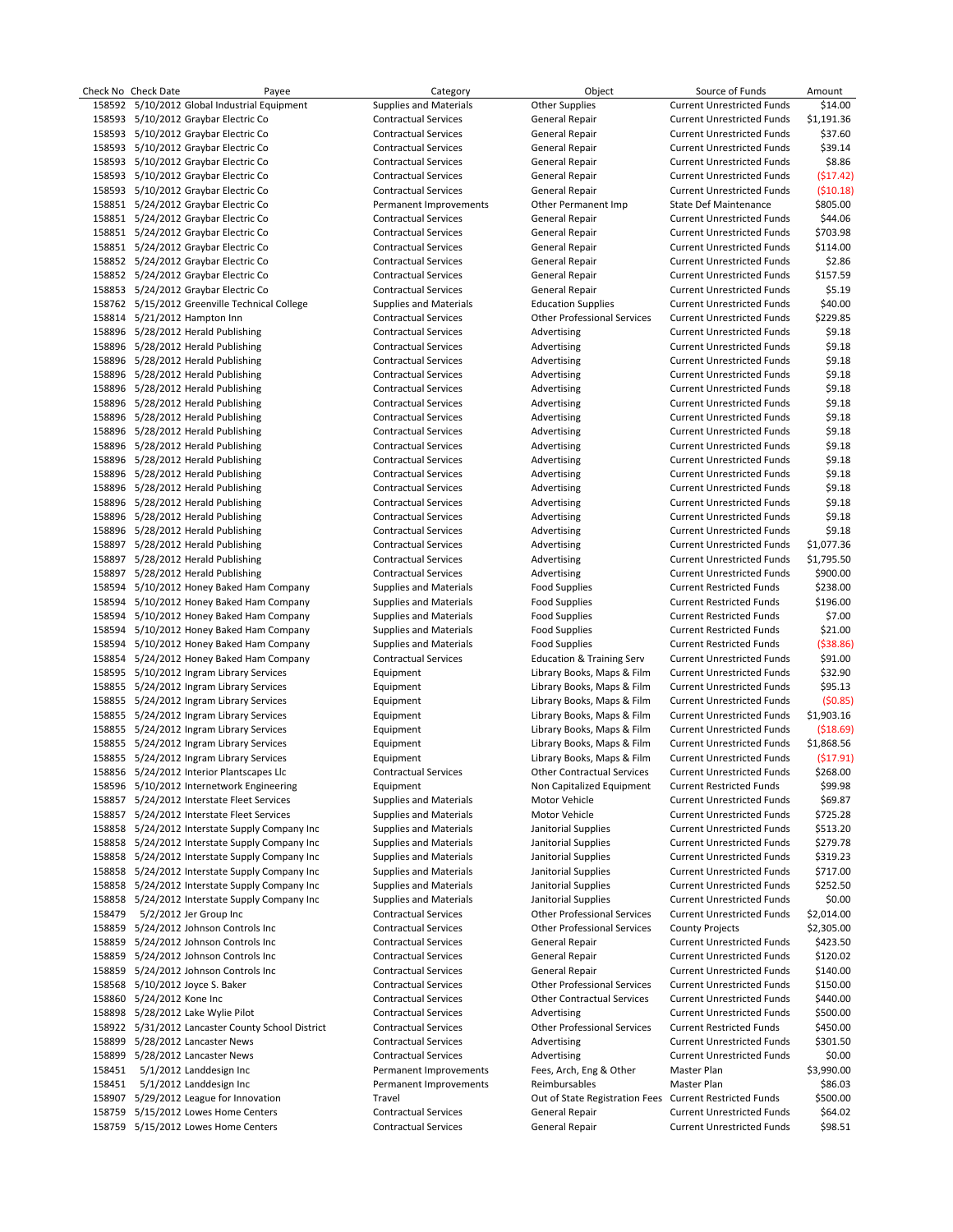|        | Check No Check Date        | Payee                                                | Category                      | Object                                                  | Source of Funds                   | Amount      |
|--------|----------------------------|------------------------------------------------------|-------------------------------|---------------------------------------------------------|-----------------------------------|-------------|
|        |                            | 158759 5/15/2012 Lowes Home Centers                  | <b>Contractual Services</b>   | <b>General Repair</b>                                   | <b>Current Unrestricted Funds</b> | \$12.56     |
|        |                            | 158759 5/15/2012 Lowes Home Centers                  | <b>Contractual Services</b>   | General Repair                                          | <b>Current Unrestricted Funds</b> | \$22.36     |
|        |                            | 158759 5/15/2012 Lowes Home Centers                  | <b>Contractual Services</b>   | General Repair                                          | <b>Current Unrestricted Funds</b> | \$81.16     |
|        |                            | 158759 5/15/2012 Lowes Home Centers                  | <b>Contractual Services</b>   | <b>General Repair</b>                                   | <b>Current Unrestricted Funds</b> | \$14.11     |
|        |                            | 158759 5/15/2012 Lowes Home Centers                  | <b>Contractual Services</b>   | General Repair                                          | <b>Current Unrestricted Funds</b> | \$16.65     |
|        |                            | 158759 5/15/2012 Lowes Home Centers                  | <b>Contractual Services</b>   | General Repair                                          | <b>Current Unrestricted Funds</b> | \$124.22    |
|        | 158817 5/22/2012 Lynda.Com |                                                      | <b>Current Assets</b>         | <b>Prepaid Expenses</b>                                 | <b>Current Unrestricted Funds</b> | \$1,750.00  |
| 158485 |                            | 5/2/2012 McMillan Pazdan Smith Architecture          | <b>Contractual Services</b>   | <b>Other Professional Services</b>                      | Unexpended Plant                  | \$16,500.00 |
| 158485 |                            | 5/2/2012 McMillan Pazdan Smith Architecture          | Permanent Improvements        | Reimbursables                                           | Unexpended Plant                  | \$148.65    |
|        |                            | 158789 5/16/2012 McMillan Pazdan Smith Architecture  | <b>Contractual Services</b>   | <b>Other Professional Services</b>                      | Unexpended Plant                  | \$66,000.00 |
|        |                            | 158789 5/16/2012 McMillan Pazdan Smith Architecture  | Permanent Improvements        | Reimbursables                                           | Unexpended Plant                  | \$15.30     |
| 158521 |                            | 5/4/2012 Mcnaughton Mckay Electric Company           | Travel                        | Travel                                                  | <b>Current Restricted Funds</b>   | \$1,125.00  |
| 158521 |                            | 5/4/2012 Mcnaughton Mckay Electric Company           | Travel                        | Travel                                                  | <b>Current Restricted Funds</b>   | \$1,875.00  |
|        |                            | 158861 5/24/2012 McQuay International                | <b>Contractual Services</b>   | <b>Other Contractual Services</b>                       | <b>Current Unrestricted Funds</b> | \$1,200.00  |
|        |                            | 158599 5/10/2012 Mid-Carolina Ahec, Inc.             | <b>Contractual Services</b>   | <b>Other Professional Services</b>                      | <b>Current Unrestricted Funds</b> | \$56.00     |
|        |                            | 158599 5/10/2012 Mid-Carolina Ahec, Inc.             | <b>Contractual Services</b>   | <b>Other Professional Services</b>                      | <b>Current Unrestricted Funds</b> | \$156.00    |
|        |                            | 158599 5/10/2012 Mid-Carolina Ahec, Inc.             | <b>Contractual Services</b>   | <b>Other Professional Services</b>                      | <b>Current Unrestricted Funds</b> | \$80.00     |
|        |                            | 158862 5/24/2012 Mid-Carolina Ahec, Inc.             | <b>Contractual Services</b>   | <b>Other Professional Services</b>                      | <b>Current Unrestricted Funds</b> | \$92.00     |
|        |                            | 158615 5/10/2012 Midlands Education and Business All | <b>Fixed Charges</b>          | Dues & Membership Fees                                  | <b>Current Restricted Funds</b>   | \$200.00    |
|        |                            | 158600 5/10/2012 Millsaps Pluming and Pump           | <b>Contractual Services</b>   | <b>Other Professional Services</b>                      | <b>Current Unrestricted Funds</b> | \$75.60     |
|        |                            | 158812 5/21/2012 Monica R. Allen                     | <b>Contractual Services</b>   | <b>Education &amp; Training Serv</b>                    | <b>Current Unrestricted Funds</b> | \$750.00    |
|        |                            | 158601 5/10/2012 Mr T's Cleaning Service             | <b>Contractual Services</b>   | <b>Other Professional Services</b>                      | <b>Current Unrestricted Funds</b> | \$1,150.00  |
|        |                            |                                                      |                               |                                                         | <b>Current Unrestricted Funds</b> |             |
|        |                            | 158764 5/15/2012 National Association of Emergency M | <b>Fixed Charges</b>          | Dues & Membership Fees                                  |                                   | \$40.00     |
|        |                            | 158751 5/11/2012 National Career Develpment Assoc    | <b>Fixed Charges</b>          | Dues & Membership Fees                                  | <b>Current Restricted Funds</b>   | \$65.00     |
|        |                            | 158765 5/15/2012 Natl Assoc for the Edu of Young Chi | Supplies and Materials        | <b>Education Supplies</b>                               | <b>Current Restricted Funds</b>   | \$105.00    |
|        |                            | 158765 5/15/2012 Natl Assoc for the Edu of Young Chi | <b>Supplies and Materials</b> | <b>Education Supplies</b>                               | <b>Current Restricted Funds</b>   | \$8.00      |
|        |                            | 158818 5/22/2012 Natl Coalition of Advanced Tech Cen | <b>Fixed Charges</b>          | Dues & Membership Fees                                  | <b>Current Unrestricted Funds</b> | \$600.00    |
|        |                            | 158602 5/10/2012 Natl Welders Supply                 | <b>Supplies and Materials</b> | <b>Education Supplies</b>                               | <b>Current Unrestricted Funds</b> | \$436.43    |
|        |                            | 158602 5/10/2012 Natl Welders Supply                 | Supplies and Materials        | <b>Education Supplies</b>                               | <b>Current Unrestricted Funds</b> | \$414.96    |
|        |                            | 158602 5/10/2012 Natl Welders Supply                 | Supplies and Materials        | <b>Education Supplies</b>                               | <b>Current Unrestricted Funds</b> | \$140.48    |
|        |                            | 158786 5/15/2012 Natl Welders Supply                 | Supplies and Materials        | <b>Education Supplies</b>                               | <b>Current Unrestricted Funds</b> | \$259.20    |
|        |                            | 158786 5/15/2012 Natl Welders Supply                 | Supplies and Materials        | <b>Education Supplies</b>                               | <b>Current Unrestricted Funds</b> | \$304.95    |
|        |                            | 158863 5/24/2012 Natl Welders Supply                 | Supplies and Materials        | <b>Education Supplies</b>                               | <b>Current Unrestricted Funds</b> | \$143.69    |
|        |                            | 158863 5/24/2012 Natl Welders Supply                 | Supplies and Materials        | <b>Education Supplies</b>                               | <b>Current Unrestricted Funds</b> | \$356.31    |
|        |                            | 158881 5/25/2012 Natl Welders Supply                 | <b>Supplies and Materials</b> | <b>Education Supplies</b>                               | <b>Current Unrestricted Funds</b> | \$119.41    |
|        |                            | 158881 5/25/2012 Natl Welders Supply                 | Supplies and Materials        | <b>Education Supplies</b>                               | <b>Current Unrestricted Funds</b> | \$16.58     |
|        |                            | 158881 5/25/2012 Natl Welders Supply                 | <b>Contractual Services</b>   | <b>Other Professional Services</b>                      | <b>Current Unrestricted Funds</b> | \$23.22     |
|        |                            | 158881 5/25/2012 Natl Welders Supply                 | Supplies and Materials        | <b>Education Supplies</b>                               | <b>Current Unrestricted Funds</b> | \$3.32      |
|        |                            | 158882 5/25/2012 Natl Welders Supply                 | Supplies and Materials        | <b>Education Supplies</b>                               | <b>Current Unrestricted Funds</b> | \$16.05     |
|        |                            | 158882 5/25/2012 Natl Welders Supply                 | Supplies and Materials        | <b>Education Supplies</b>                               | <b>Current Unrestricted Funds</b> | \$115.56    |
|        |                            | 158882 5/25/2012 Natl Welders Supply                 | <b>Contractual Services</b>   | <b>Other Professional Services</b>                      | <b>Current Unrestricted Funds</b> | \$22.47     |
|        |                            | 158882 5/25/2012 Natl Welders Supply                 | Supplies and Materials        | <b>Education Supplies</b>                               | <b>Current Unrestricted Funds</b> | \$3.21      |
|        |                            | 158883 5/25/2012 Natl Welders Supply                 | Supplies and Materials        | <b>Education Supplies</b>                               | <b>Current Unrestricted Funds</b> | \$16.58     |
|        |                            | 158883 5/25/2012 Natl Welders Supply                 | Supplies and Materials        | <b>Education Supplies</b>                               | <b>Current Unrestricted Funds</b> | \$119.41    |
|        |                            | 158883 5/25/2012 Natl Welders Supply                 | <b>Contractual Services</b>   | <b>Other Professional Services</b>                      | <b>Current Unrestricted Funds</b> | \$23.22     |
|        |                            | 158883 5/25/2012 Natl Welders Supply                 | Supplies and Materials        | <b>Education Supplies</b>                               | <b>Current Unrestricted Funds</b> | \$3.32      |
|        |                            | 158884 5/25/2012 Natl Welders Supply                 | <b>Supplies and Materials</b> | <b>Education Supplies</b>                               | <b>Current Unrestricted Funds</b> | \$16.05     |
|        |                            | 158884 5/25/2012 Natl Welders Supply                 | <b>Supplies and Materials</b> | <b>Education Supplies</b>                               | <b>Current Unrestricted Funds</b> | \$115.56    |
|        |                            | 158884 5/25/2012 Natl Welders Supply                 | Contractual Services          | <b>Other Professional Services</b>                      | <b>Current Unrestricted Funds</b> | \$22.47     |
|        |                            | 158884 5/25/2012 Natl Welders Supply                 | <b>Supplies and Materials</b> | <b>Education Supplies</b>                               | <b>Current Unrestricted Funds</b> | \$3.21      |
|        |                            | 158885 5/25/2012 Natl Welders Supply                 | Supplies and Materials        | <b>Education Supplies</b>                               | <b>Current Unrestricted Funds</b> | \$16.53     |
|        |                            | 158885 5/25/2012 Natl Welders Supply                 | Supplies and Materials        | <b>Education Supplies</b>                               | <b>Current Unrestricted Funds</b> | \$119.41    |
|        |                            | 158885 5/25/2012 Natl Welders Supply                 | <b>Contractual Services</b>   | <b>Other Professional Services</b>                      | <b>Current Unrestricted Funds</b> | \$23.22     |
|        |                            | 158885 5/25/2012 Natl Welders Supply                 | Supplies and Materials        | <b>Education Supplies</b>                               | <b>Current Unrestricted Funds</b> | \$3.32      |
|        |                            | 158886 5/25/2012 Natl Welders Supply                 | Supplies and Materials        | <b>Education Supplies</b>                               | <b>Current Unrestricted Funds</b> | \$16.58     |
| 158886 |                            | 5/25/2012 Natl Welders Supply                        | Supplies and Materials        | <b>Education Supplies</b>                               | <b>Current Unrestricted Funds</b> | \$82.93     |
|        |                            | 158886 5/25/2012 Natl Welders Supply                 | <b>Contractual Services</b>   | <b>Other Professional Services</b>                      | <b>Current Unrestricted Funds</b> | \$9.95      |
|        |                            | 158886 5/25/2012 Natl Welders Supply                 | <b>Supplies and Materials</b> | <b>Education Supplies</b>                               | <b>Current Unrestricted Funds</b> | \$3.32      |
|        |                            | 158900 5/28/2012 Natl Welders Supply                 | <b>Supplies and Materials</b> | <b>Education Supplies</b>                               | <b>Current Unrestricted Funds</b> | \$16.58     |
|        |                            | 158900 5/28/2012 Natl Welders Supply                 | <b>Supplies and Materials</b> | <b>Education Supplies</b>                               | <b>Current Unrestricted Funds</b> | \$119.41    |
|        |                            | 158900 5/28/2012 Natl Welders Supply                 | <b>Contractual Services</b>   | <b>Other Professional Services</b>                      | <b>Current Unrestricted Funds</b> | \$23.22     |
|        |                            |                                                      |                               |                                                         |                                   |             |
|        |                            | 158900 5/28/2012 Natl Welders Supply                 | Supplies and Materials        | <b>Education Supplies</b>                               | <b>Current Unrestricted Funds</b> | \$3.32      |
|        |                            | 158901 5/28/2012 Natl Welders Supply                 | <b>Supplies and Materials</b> | <b>Education Supplies</b>                               | <b>Current Unrestricted Funds</b> | \$16.05     |
|        |                            | 158901 5/28/2012 Natl Welders Supply                 | <b>Supplies and Materials</b> | <b>Education Supplies</b>                               | <b>Current Unrestricted Funds</b> | \$80.25     |
|        |                            | 158901 5/28/2012 Natl Welders Supply                 | <b>Contractual Services</b>   | <b>Other Professional Services</b>                      | <b>Current Unrestricted Funds</b> | \$9.63      |
|        |                            | 158901 5/28/2012 Natl Welders Supply                 | <b>Supplies and Materials</b> | <b>Education Supplies</b>                               | <b>Current Unrestricted Funds</b> | \$3.21      |
|        |                            | 158887 5/25/2012 New Horizons Clc of Charlotte Nc    | Travel                        | Out of State Registration Fees Current Restricted Funds |                                   | \$2,495.00  |
|        |                            | 158603 5/10/2012 Oce' Imagistec Inc                  | <b>Fixed Charges</b>          | Leased To Own Equip                                     | <b>Current Unrestricted Funds</b> | \$531.98    |
|        |                            | 158864 5/24/2012 Oce' Imagistec Inc                  | <b>Fixed Charges</b>          | Leased To Own Equip                                     | <b>Current Unrestricted Funds</b> | \$2,944.23  |
|        |                            | 158864 5/24/2012 Oce' Imagistec Inc                  | Supplies and Materials        | <b>Photocopy Supplies</b>                               | <b>Current Restricted Funds</b>   | \$79.26     |
|        |                            | 158864 5/24/2012 Oce' Imagistec Inc                  | Supplies and Materials        | <b>Photocopy Supplies</b>                               | <b>Current Unrestricted Funds</b> | \$492.40    |
|        |                            | 158864 5/24/2012 Oce' Imagistec Inc                  | <b>Fixed Charges</b>          | Leased To Own Equip                                     | <b>Current Unrestricted Funds</b> | \$566.74    |
|        |                            | 158864 5/24/2012 Oce' Imagistec Inc                  | <b>Fixed Charges</b>          | Leased To Own Equip                                     | <b>Current Unrestricted Funds</b> | \$98.41     |
|        |                            |                                                      |                               |                                                         |                                   |             |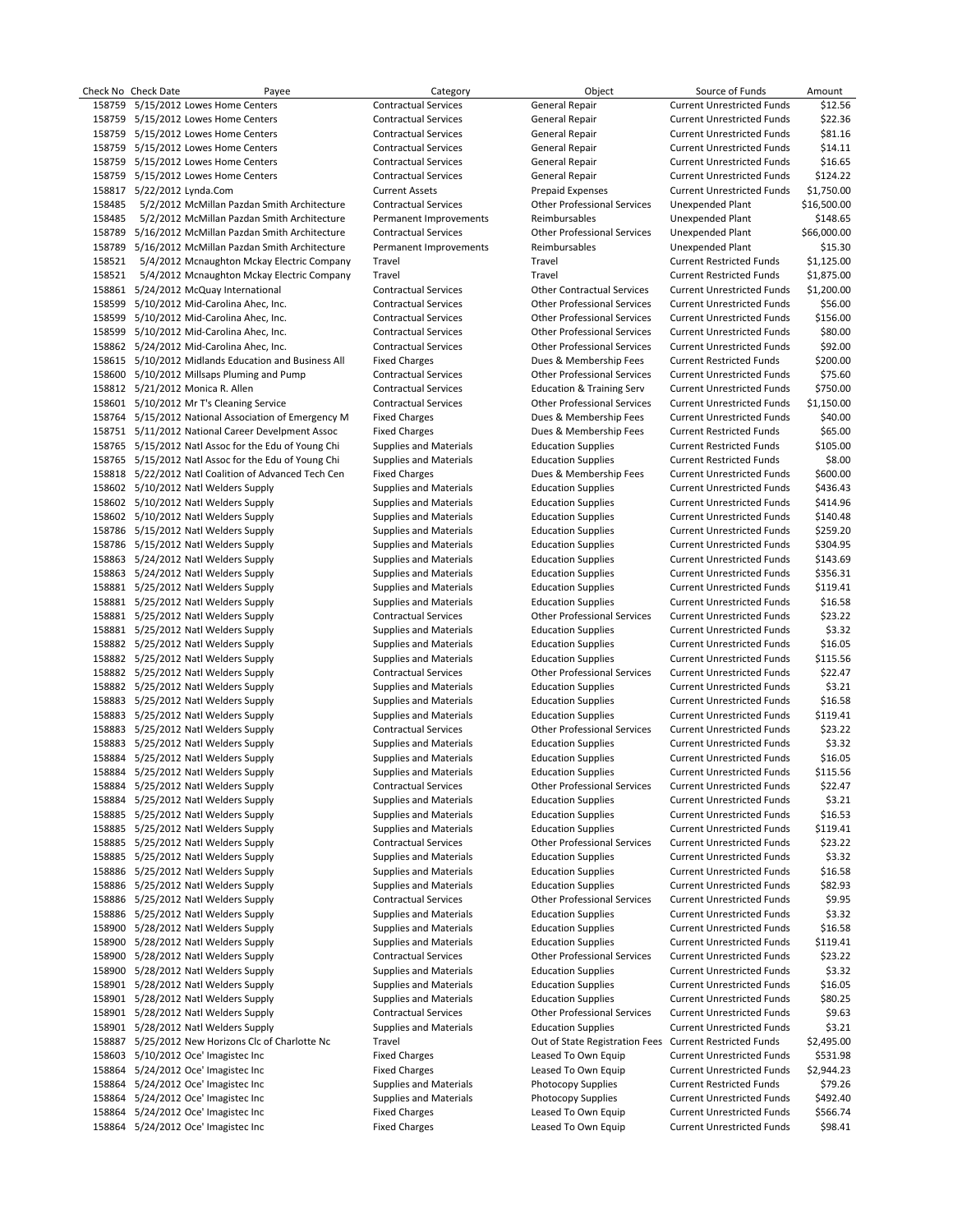|        | Check No Check Date            | Payee                                                | Category                             | Object                             | Source of Funds                         | Amount      |
|--------|--------------------------------|------------------------------------------------------|--------------------------------------|------------------------------------|-----------------------------------------|-------------|
| 158528 |                                | 5/8/2012 Office of Insurance Services                | <b>Current Liabilities</b>           | State Opt Life                     | <b>Current Unrestricted Funds</b>       | \$5,680.38  |
| 158528 |                                | 5/8/2012 Office of Insurance Services                | <b>Current Liabilities</b>           | State Dental Employee              | <b>Current Unrestricted Funds</b>       | \$5,140.84  |
| 158528 |                                | 5/8/2012 Office of Insurance Services                | <b>Current Liabilities</b>           | State Insurance Employee           | Current Unrestricted Funds \$166,758.82 |             |
| 158528 |                                | 5/8/2012 Office of Insurance Services                | <b>Current Liabilities</b>           | Dep Life Insurance                 | <b>Current Unrestricted Funds</b>       | \$124.00    |
| 158528 |                                | 5/8/2012 Office of Insurance Services                | <b>Current Liabilities</b>           | Supp Long Term Disability          | <b>Current Unrestricted Funds</b>       | \$1,638.16  |
| 158528 |                                | 5/8/2012 Office of Insurance Services                | <b>Current Liabilities</b>           | Dental Plus Employee               | <b>Current Unrestricted Funds</b>       | \$3,784.00  |
| 158528 |                                | 5/8/2012 Office of Insurance Services                | <b>Current Liabilities</b>           | <b>Tobacco Surcharge</b>           | <b>Current Unrestricted Funds</b>       | \$1,580.00  |
| 158528 |                                | 5/8/2012 Office of Insurance Services                | <b>Current Liabilities</b>           | State Vison Plan                   | <b>Current Unrestricted Funds</b>       | \$1,355.84  |
|        |                                | 158865 5/24/2012 Ontario Investments Inc             | <b>Fixed Charges</b>                 | Leased To Own Equip                | <b>Current Unrestricted Funds</b>       | \$189.80    |
|        |                                | 158865 5/24/2012 Ontario Investments Inc             | <b>Fixed Charges</b>                 | Leased To Own Equip                | <b>Current Unrestricted Funds</b>       | \$196.64    |
|        |                                | 158865 5/24/2012 Ontario Investments Inc             | <b>Fixed Charges</b>                 | Leased To Own Equip                | <b>Current Unrestricted Funds</b>       | \$1,305.39  |
|        |                                | 158865 5/24/2012 Ontario Investments Inc             | <b>Fixed Charges</b>                 | Leased To Own Equip                | <b>Current Unrestricted Funds</b>       | \$1,414.35  |
|        |                                |                                                      | <b>Fixed Charges</b>                 |                                    |                                         |             |
|        |                                | 158866 5/24/2012 Ontario Investments Inc             |                                      | Rental Other                       | <b>Current Unrestricted Funds</b>       | \$156.22    |
|        | 158811 5/18/2012 Petty Cash    |                                                      | Supplies and Materials               | <b>Education Supplies</b>          | <b>Current Unrestricted Funds</b>       | \$4.24      |
|        | 158811 5/18/2012 Petty Cash    |                                                      | Supplies and Materials               | <b>Food Supplies</b>               | <b>Current Unrestricted Funds</b>       | \$6.36      |
|        | 158811 5/18/2012 Petty Cash    |                                                      | Supplies and Materials               | <b>Education Supplies</b>          | <b>Current Unrestricted Funds</b>       | \$10.26     |
|        | 158811 5/18/2012 Petty Cash    |                                                      | Supplies and Materials               | <b>Food Supplies</b>               | <b>Current Unrestricted Funds</b>       | \$12.08     |
|        | 158811 5/18/2012 Petty Cash    |                                                      | Supplies and Materials               | <b>Food Supplies</b>               | <b>Current Unrestricted Funds</b>       | \$79.11     |
|        |                                | 158924 5/31/2012 Pitney Bowes Inc                    | Supplies and Materials               | Postage                            | <b>Current Unrestricted Funds</b>       | \$692.93    |
|        | 158605 5/10/2012 Porter Paints |                                                      | <b>Contractual Services</b>          | General Repair                     | <b>Current Unrestricted Funds</b>       | \$18.73     |
|        | 158867 5/24/2012 Porter Paints |                                                      | <b>Contractual Services</b>          | <b>General Repair</b>              | <b>Current Unrestricted Funds</b>       | \$66.10     |
|        | 158867 5/24/2012 Porter Paints |                                                      | <b>Contractual Services</b>          | General Repair                     | <b>Current Unrestricted Funds</b>       | \$177.74    |
|        | 158867 5/24/2012 Porter Paints |                                                      | <b>Contractual Services</b>          | General Repair                     | <b>Current Unrestricted Funds</b>       | \$132.21    |
|        | 158867 5/24/2012 Porter Paints |                                                      | <b>Contractual Services</b>          | General Repair                     | <b>Current Unrestricted Funds</b>       | \$99.82     |
|        | 158868 5/24/2012 Porter Paints |                                                      | <b>Contractual Services</b>          | General Repair                     | <b>Current Unrestricted Funds</b>       | \$50.20     |
|        |                                | 158869 5/24/2012 Radco Construction Services Inc     | <b>Contractual Services</b>          | General Repair                     | <b>Current Unrestricted Funds</b>       | \$76.00     |
|        |                                | 158869 5/24/2012 Radco Construction Services Inc     | <b>Contractual Services</b>          | General Repair                     | <b>Current Unrestricted Funds</b>       | \$774.00    |
|        |                                | 158870 5/24/2012 Record Storage Systems              | <b>Contractual Services</b>          | Data Processing Serv               | <b>Current Unrestricted Funds</b>       | \$141.40    |
|        |                                | 158606 5/10/2012 Redrock Software Corp               | Expense                              | Classified Temporary               | <b>Current Unrestricted Funds</b>       | \$1,246.25  |
|        |                                | 158606 5/10/2012 Redrock Software Corp               | <b>Supplies and Materials</b>        | <b>Education Supplies</b>          | <b>Current Restricted Funds</b>         | \$999.25    |
|        |                                | 158606 5/10/2012 Redrock Software Corp               | Expense                              | <b>Classified Temporary</b>        | <b>Current Unrestricted Funds</b>       | \$749.00    |
|        |                                | 158888 5/25/2012 Reserve Account                     | <b>Supplies and Materials</b>        | Postage                            | <b>Current Unrestricted Funds</b>       | \$6,000.00  |
|        |                                | 158607 5/10/2012 Rogers Grading Inc                  | <b>Contractual Services</b>          | <b>Other Professional Services</b> | Master Plan                             | \$4,500.00  |
|        |                                | 158607 5/10/2012 Rogers Grading Inc                  | <b>Supplies and Materials</b>        | <b>Other Supplies</b>              | Master Plan                             | \$440.00    |
| 158480 |                                |                                                      |                                      |                                    | <b>Current Unrestricted Funds</b>       | \$1,396.00  |
|        |                                | 5/2/2012 Rydin Sign & Decal                          | <b>Supplies and Materials</b>        | <b>Other Supplies</b>              |                                         |             |
| 158480 |                                | 5/2/2012 Rydin Sign & Decal                          | <b>Supplies and Materials</b>        | <b>Other Supplies</b>              | <b>Current Unrestricted Funds</b>       | \$209.40    |
| 158480 |                                | 5/2/2012 Rydin Sign & Decal                          | <b>Supplies and Materials</b>        | <b>Other Supplies</b>              | <b>Current Unrestricted Funds</b>       | \$570.00    |
| 158480 |                                | 5/2/2012 Rydin Sign & Decal                          | <b>Supplies and Materials</b>        | <b>Other Supplies</b>              | <b>Current Unrestricted Funds</b>       | \$18.93     |
|        | 158769 5/15/2012 S & Me, Inc   |                                                      | Permanent Improvements               | Fees, Arch, Eng & Other            | Master Plan                             | \$2,800.00  |
|        |                                | 158768 5/15/2012 S C Campus Law Enforcement Assoc    | <b>Fixed Charges</b>                 | Dues & Membership Fees             | <b>Current Unrestricted Funds</b>       | \$30.00     |
|        |                                | 158790 5/16/2012 S C Dept of Health & Environmental  | <b>Contractual Services</b>          | <b>Registration Fee</b>            | <b>Current Unrestricted Funds</b>       | \$225.00    |
|        |                                | 158816 5/21/2012 S C Dept of Motor Vehicle           | <b>Fixed Charges</b>                 | Dues & Membership Fees             | <b>Current Unrestricted Funds</b>       | \$50.00     |
|        |                                | 158816 5/21/2012 S C Dept of Motor Vehicle           | <b>Fixed Charges</b>                 | Dues & Membership Fees             | <b>Current Unrestricted Funds</b>       | \$20.00     |
|        |                                | 158816 5/21/2012 S C Dept of Motor Vehicle           | <b>Fixed Charges</b>                 | Dues & Membership Fees             | <b>Current Unrestricted Funds</b>       | \$20.00     |
|        |                                | 158816 5/21/2012 S C Dept of Motor Vehicle           | <b>Fixed Charges</b>                 | Dues & Membership Fees             | <b>Current Unrestricted Funds</b>       | \$20.00     |
| 158452 |                                | 5/1/2012 S C Prof Assoc for Access and Equit         | Travel                               | In State Registration Fee          | <b>Current Restricted Funds</b>         | \$175.00    |
|        |                                | 158871 5/24/2012 Simplex Grinnell Lp                 | <b>Contractual Services</b>          | <b>Other Professional Services</b> | <b>Current Unrestricted Funds</b>       | \$760.00    |
|        |                                | 158871 5/24/2012 Simplex Grinnell Lp                 | <b>Contractual Services</b>          | <b>Other Professional Services</b> | <b>Current Unrestricted Funds</b>       | \$760.00    |
|        |                                | 158871 5/24/2012 Simplex Grinnell Lp                 | <b>Contractual Services</b>          | <b>Other Professional Services</b> | <b>Current Unrestricted Funds</b>       | \$51.00     |
|        |                                | 158871 5/24/2012 Simplex Grinnell Lp                 | <b>Contractual Services</b>          | <b>Other Professional Services</b> | <b>Current Unrestricted Funds</b>       | \$60.00     |
|        |                                | 158752 5/11/2012 South Carolina Bar Pro Bono Program | <b>Contractual Services</b>          | <b>Other Professional Services</b> | <b>Current Unrestricted Funds</b>       | \$425.00    |
| 158453 |                                | 5/1/2012 Southern Assoc of Colleges and Scho         | <b>Fixed Charges</b>                 | Dues & Membership Fees             | <b>Current Unrestricted Funds</b>       | \$3,240.19  |
|        |                                | 158872 5/24/2012 Star Bright Janitorial Services     | <b>Contractual Services</b>          | <b>Other Professional Services</b> | <b>Current Unrestricted Funds</b>       | \$300.00    |
|        |                                | 158787 5/15/2012 Surveillance, Resources, and Invest | <b>Contractual Services</b>          | <b>Other Professional Services</b> | <b>Current Unrestricted Funds</b>       | \$872.00    |
|        |                                | 158787 5/15/2012 Surveillance, Resources, and Invest | Op Revenue - Other Current Unres SRI |                                    | <b>Current Unrestricted Funds</b>       | \$54.50     |
| 158787 |                                | 5/15/2012 Surveillance, Resources, and Invest        | Op Revenue - Other Current Unres SRI |                                    | <b>Current Unrestricted Funds</b>       | \$109.00    |
|        |                                | 158756 5/14/2012 Sysco Food Services of Charlotte Ll | <b>Supplies and Materials</b>        | <b>Food Supplies</b>               | <b>Current Unrestricted Funds</b>       | \$1,020.57  |
|        |                                | 158756 5/14/2012 Sysco Food Services of Charlotte LI | <b>Supplies and Materials</b>        | <b>Food Supplies</b>               | <b>Current Unrestricted Funds</b>       | \$50.45     |
|        |                                | 158756 5/14/2012 Sysco Food Services of Charlotte LI | <b>Supplies and Materials</b>        | <b>Food Supplies</b>               | <b>Current Unrestricted Funds</b>       | \$1,305.77  |
|        |                                |                                                      |                                      | <b>Food Supplies</b>               |                                         | \$39.90     |
|        |                                | 158756 5/14/2012 Sysco Food Services of Charlotte LI | <b>Supplies and Materials</b>        |                                    | <b>Current Unrestricted Funds</b>       |             |
|        |                                | 158756 5/14/2012 Sysco Food Services of Charlotte Ll | <b>Supplies and Materials</b>        | <b>Food Supplies</b>               | <b>Current Unrestricted Funds</b>       | \$873.75    |
|        |                                | 158756 5/14/2012 Sysco Food Services of Charlotte Ll | <b>Supplies and Materials</b>        | <b>Food Supplies</b>               | <b>Current Unrestricted Funds</b>       | \$42.50     |
|        |                                | 158756 5/14/2012 Sysco Food Services of Charlotte Ll | Supplies and Materials               | <b>Food Supplies</b>               | <b>Current Unrestricted Funds</b>       | \$955.07    |
|        |                                | 158756 5/14/2012 Sysco Food Services of Charlotte Ll | <b>Supplies and Materials</b>        | <b>Food Supplies</b>               | <b>Current Unrestricted Funds</b>       | \$1,198.86  |
|        |                                | 158770 5/15/2012 Tg&r Landscape                      | Permanent Improvements               | Landscaping                        | Master Plan                             | \$57,137.00 |
|        |                                | 158805 5/18/2012 The Equipment Room                  | <b>Contractual Services</b>          | <b>Other Professional Services</b> | <b>Current Unrestricted Funds</b>       | \$112.00    |
|        |                                | 158805 5/18/2012 The Equipment Room                  | <b>Contractual Services</b>          | <b>Other Professional Services</b> | <b>Current Unrestricted Funds</b>       | \$25.00     |
|        |                                | 158911 5/30/2012 Trenton Hightower                   | <b>Contractual Services</b>          | <b>Other Professional Services</b> | <b>Current Unrestricted Funds</b>       | \$723.24    |
|        |                                | 158614 5/10/2012 Tri-County Technical College        | Travel                               | In State Registration Fee          | <b>Current Unrestricted Funds</b>       | \$1,500.00  |
|        | 158873 5/24/2012 Trimdata Corp |                                                      | <b>Contractual Services</b>          | <b>Other Contractual Services</b>  | <b>Current Unrestricted Funds</b>       | \$6,000.00  |
| 158522 |                                | 5/4/2012 U Save Auto Rental                          | Travel                               | In State Transportation            | <b>Current Unrestricted Funds</b>       | \$112.04    |
| 158522 |                                | 5/4/2012 U Save Auto Rental                          | Travel                               | In State Transportation            | <b>Current Unrestricted Funds</b>       | \$157.15    |
| 158527 |                                | 5/8/2012 U Save Auto Rental                          | Travel                               | In State Transportation            | <b>Current Unrestricted Funds</b>       | \$62.61     |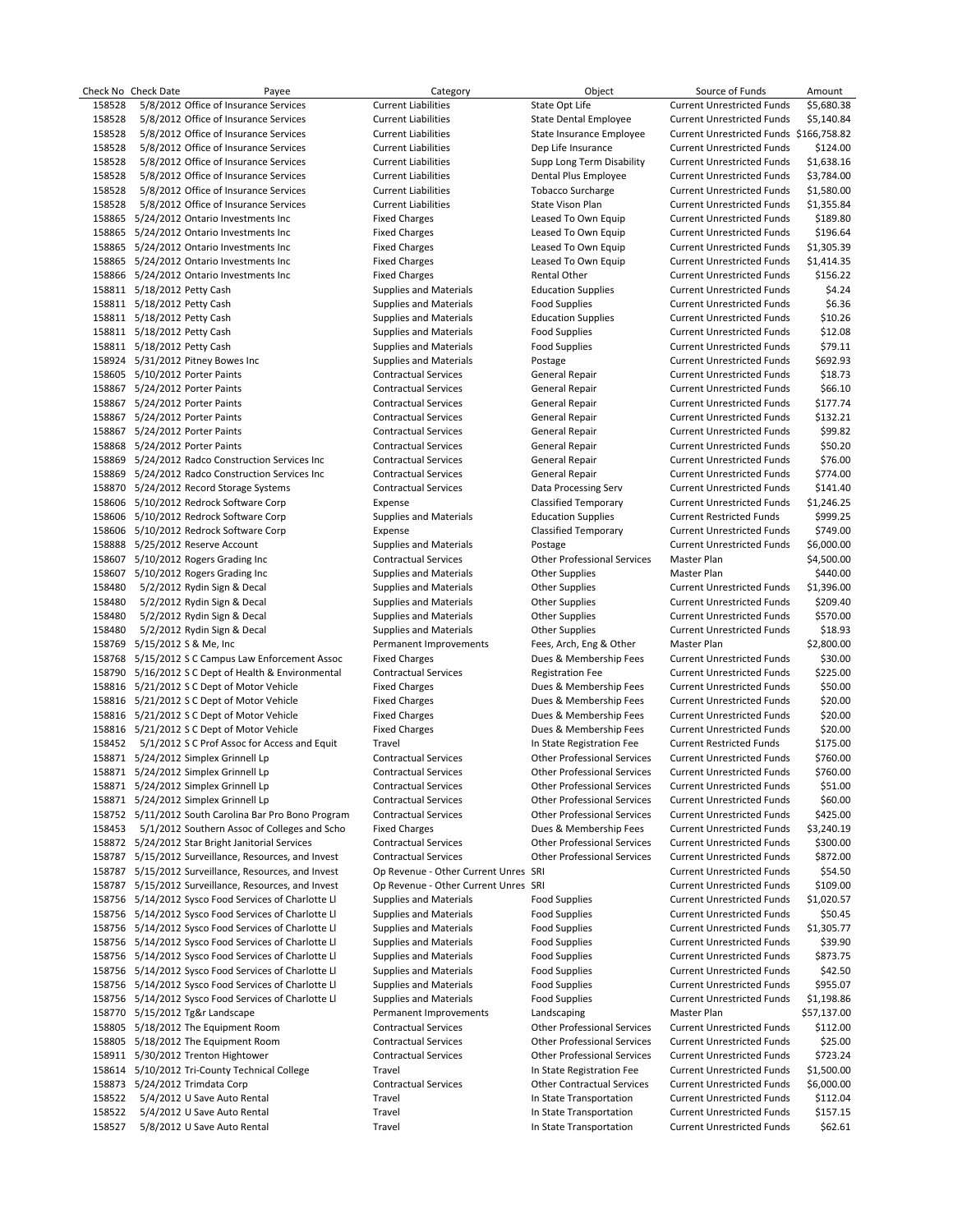|                  | Check No Check Date           | Payee                                                                                            | Category                                         | Object                                                     | Source of Funds                                                        | Amount               |
|------------------|-------------------------------|--------------------------------------------------------------------------------------------------|--------------------------------------------------|------------------------------------------------------------|------------------------------------------------------------------------|----------------------|
| 158527           |                               | 5/8/2012 U Save Auto Rental                                                                      | Travel                                           | Out of State Other Trans                                   | <b>Current Unrestricted Funds</b>                                      | \$95.09              |
| 158527           |                               | 5/8/2012 U Save Auto Rental                                                                      | Travel                                           | In State Transportation                                    | <b>Current Unrestricted Funds</b>                                      | \$67.25              |
| 158527           |                               | 5/8/2012 U Save Auto Rental                                                                      | Travel                                           | In State Transportation                                    | <b>Current Unrestricted Funds</b>                                      | \$161.43             |
| 158527           |                               | 5/8/2012 U Save Auto Rental                                                                      | Travel                                           | In State Transportation                                    | <b>Current Restricted Funds</b>                                        | \$47.54              |
| 158527           |                               | 5/8/2012 U Save Auto Rental                                                                      | Travel                                           | In State Transportation                                    | <b>Current Unrestricted Funds</b>                                      | \$14.00              |
| 158608           |                               | 5/10/2012 U Save Auto Rental<br>158608 5/10/2012 U Save Auto Rental                              | Travel<br>Travel                                 | In State Transportation<br>In State Transportation         | <b>Current Unrestricted Funds</b><br><b>Current Unrestricted Funds</b> | \$59.81<br>\$61.54   |
|                  |                               | 158874 5/24/2012 U Save Auto Rental                                                              | Travel                                           | In State Transportation                                    | <b>Current Unrestricted Funds</b>                                      | \$47.54              |
|                  |                               | 158874 5/24/2012 U Save Auto Rental                                                              | Travel                                           | Out of State Other Trans                                   | <b>Current Unrestricted Funds</b>                                      | \$172.90             |
|                  |                               | 158874 5/24/2012 U Save Auto Rental                                                              | Travel                                           | In State Transportation                                    | <b>Current Unrestricted Funds</b>                                      | \$168.18             |
|                  |                               | 158874 5/24/2012 U Save Auto Rental                                                              | Travel                                           | In State Transportation                                    | <b>Current Unrestricted Funds</b>                                      | \$52.41              |
|                  |                               | 158609 5/10/2012 Uni Guard Security Agency Inc                                                   | <b>Contractual Services</b>                      | <b>Other Professional Services</b>                         | <b>Current Unrestricted Funds</b>                                      | \$364.00             |
|                  |                               | 158875 5/24/2012 Uni Guard Security Agency Inc                                                   | <b>Contractual Services</b>                      | <b>Other Professional Services</b>                         | <b>Current Unrestricted Funds</b>                                      | \$104.00             |
|                  |                               | 158610 5/10/2012 Unified Av Systems                                                              | <b>Contractual Services</b>                      | <b>Other Professional Services</b>                         | <b>Current Unrestricted Funds</b>                                      | \$8,424.00           |
|                  |                               | 158610 5/10/2012 Unified Av Systems                                                              | <b>Contractual Services</b>                      | <b>Other Professional Services</b>                         | <b>Current Unrestricted Funds</b>                                      | \$1,514.00           |
|                  |                               | 158876 5/24/2012 Unified Av Systems                                                              | Supplies and Materials                           | <b>Major Supplies</b>                                      | <b>Current Restricted Funds</b>                                        | \$909.35             |
| 158876           |                               | 5/24/2012 Unified Av Systems                                                                     | <b>Supplies and Materials</b>                    | <b>Major Supplies</b>                                      | <b>Current Unrestricted Funds</b>                                      | \$3,637.40           |
| 158454           |                               | 5/1/2012 Unifirst Corporation                                                                    | <b>Supplies and Materials</b>                    | <b>Education Supplies</b>                                  | <b>Current Unrestricted Funds</b>                                      | \$105.61             |
| 158454           |                               | 5/1/2012 Unifirst Corporation                                                                    | Supplies and Materials                           | <b>Clothing Supplies</b>                                   | <b>Current Unrestricted Funds</b>                                      | \$48.66              |
| 158454           |                               | 5/1/2012 Unifirst Corporation                                                                    | <b>Supplies and Materials</b>                    | Janitorial Supplies                                        | <b>Current Unrestricted Funds</b>                                      | \$302.35             |
| 158454           |                               | 5/1/2012 Unifirst Corporation                                                                    | <b>Current Liabilities</b>                       | Uniform                                                    | <b>Current Unrestricted Funds</b>                                      | \$48.67              |
|                  |                               | 158771 5/15/2012 Unifirst Corporation                                                            | Supplies and Materials                           | <b>Education Supplies</b>                                  | <b>Current Unrestricted Funds</b>                                      | \$113.79             |
|                  |                               | 158771 5/15/2012 Unifirst Corporation                                                            | <b>Supplies and Materials</b>                    | <b>Clothing Supplies</b>                                   | <b>Current Unrestricted Funds</b>                                      | \$19.46              |
|                  |                               | 158771 5/15/2012 Unifirst Corporation                                                            | <b>Supplies and Materials</b>                    | Janitorial Supplies                                        | <b>Current Unrestricted Funds</b>                                      | \$178.50             |
|                  |                               | 158771 5/15/2012 Unifirst Corporation                                                            | <b>Current Liabilities</b>                       | Uniform                                                    | <b>Current Unrestricted Funds</b>                                      | \$19.47<br>\$15.96   |
|                  |                               | 158611 5/10/2012 Video Aided Instruction, Inc.<br>158611 5/10/2012 Video Aided Instruction, Inc. | Equipment<br>Equipment                           | Library Books, Maps & Film<br>Library Books, Maps & Film   | <b>Current Unrestricted Funds</b><br><b>Current Unrestricted Funds</b> | \$319.96             |
|                  |                               | 158611 5/10/2012 Video Aided Instruction, Inc.                                                   | Equipment                                        | Library Books, Maps & Film                                 | <b>Current Unrestricted Funds</b>                                      | \$319.96             |
|                  |                               | 158611 5/10/2012 Video Aided Instruction, Inc.                                                   | Equipment                                        | Library Books, Maps & Film                                 | <b>Current Unrestricted Funds</b>                                      | \$383.88             |
|                  |                               | 158611 5/10/2012 Video Aided Instruction, Inc.                                                   | Equipment                                        | Library Books, Maps & Film                                 | <b>Current Unrestricted Funds</b>                                      | \$63.96              |
|                  |                               | 158611 5/10/2012 Video Aided Instruction, Inc.                                                   | Equipment                                        | Library Books, Maps & Film                                 | <b>Current Unrestricted Funds</b>                                      | \$399.60             |
|                  |                               | 158611 5/10/2012 Video Aided Instruction, Inc.                                                   | Equipment                                        | Library Books, Maps & Film                                 | <b>Current Unrestricted Funds</b>                                      | \$399.60             |
|                  |                               | 158611 5/10/2012 Video Aided Instruction, Inc.                                                   | Equipment                                        | Library Books, Maps & Film                                 | <b>Current Unrestricted Funds</b>                                      | \$319.60             |
|                  |                               | 158611 5/10/2012 Video Aided Instruction, Inc.                                                   | Equipment                                        | Library Books, Maps & Film                                 | <b>Current Unrestricted Funds</b>                                      | \$287.96             |
|                  |                               | 158611 5/10/2012 Video Aided Instruction, Inc.                                                   | Equipment                                        | Library Books, Maps & Film                                 | <b>Current Unrestricted Funds</b>                                      | \$127.96             |
|                  |                               | 158611 5/10/2012 Video Aided Instruction, Inc.                                                   | Equipment                                        | Library Books, Maps & Film                                 | <b>Current Unrestricted Funds</b>                                      | \$127.96             |
|                  |                               | 158611 5/10/2012 Video Aided Instruction, Inc.                                                   | Equipment                                        | Library Books, Maps & Film                                 | <b>Current Unrestricted Funds</b>                                      | \$159.96             |
|                  |                               | 158611 5/10/2012 Video Aided Instruction, Inc.                                                   | Equipment                                        | Library Books, Maps & Film                                 | <b>Current Unrestricted Funds</b>                                      | \$159.96             |
|                  |                               | 158611 5/10/2012 Video Aided Instruction, Inc.                                                   | Equipment                                        | Library Books, Maps & Film                                 | <b>Current Unrestricted Funds</b>                                      | \$63.96              |
|                  |                               | 158611 5/10/2012 Video Aided Instruction, Inc.                                                   | Equipment                                        | Library Books, Maps & Film                                 | <b>Current Unrestricted Funds</b>                                      | \$95.96              |
|                  |                               | 158611 5/10/2012 Video Aided Instruction, Inc.                                                   | Equipment                                        | Library Books, Maps & Film                                 | <b>Current Unrestricted Funds</b>                                      | \$159.96             |
|                  |                               | 158611 5/10/2012 Video Aided Instruction, Inc.                                                   | Equipment                                        | Library Books, Maps & Film                                 | <b>Current Unrestricted Funds</b>                                      | \$159.96             |
|                  |                               | 158611 5/10/2012 Video Aided Instruction, Inc.                                                   | Equipment                                        | Library Books, Maps & Film                                 | <b>Current Unrestricted Funds</b>                                      | \$319.80             |
|                  |                               | 158611 5/10/2012 Video Aided Instruction, Inc.<br>158611 5/10/2012 Video Aided Instruction, Inc  | Equipment<br>Equipment                           | Library Books, Maps & Film<br>Library Books, Maps & Film   | <b>Current Unrestricted Funds</b><br><b>Current Unrestricted Funds</b> | \$391.76<br>\$399.60 |
|                  |                               | 158791 5/16/2012 Watson Tate Savory Architects Inc                                               | <b>Contractual Services</b>                      | <b>Other Professional Services</b>                         | <b>Current Unrestricted Funds</b>                                      | \$5,495.00           |
|                  |                               | 158877 5/24/2012 Winthrop University                                                             | <b>Contractual Services</b>                      | <b>Other Professional Services</b>                         | <b>Current Unrestricted Funds</b>                                      | \$1,800.00           |
|                  |                               | 158877 5/24/2012 Winthrop University                                                             | <b>Contractual Services</b>                      | <b>Other Professional Services</b>                         | <b>Current Unrestricted Funds</b>                                      | \$0.00               |
| 158481           | 5/2/2012 WRHI                 |                                                                                                  | <b>Contractual Services</b>                      | Advertising                                                | <b>Current Unrestricted Funds</b>                                      | \$6,594.00           |
|                  | 158612 5/10/2012 York County  |                                                                                                  | <b>Contractual Services</b>                      | <b>General Repair</b>                                      | <b>Current Unrestricted Funds</b>                                      | \$191.25             |
|                  | 158916 5/31/2012 York County  |                                                                                                  | <b>Contractual Services</b>                      | <b>General Repair</b>                                      | <b>Current Unrestricted Funds</b>                                      | \$429.00             |
|                  |                               | 158792 5/16/2012 York Technical College Foundation                                               | <b>Fixed Charges</b>                             | Rent Non State                                             | <b>Current Unrestricted Funds</b>                                      | \$1,666.66           |
|                  |                               | 158792 5/16/2012 York Technical College Foundation                                               | <b>Fixed Charges</b>                             | Rent Non State                                             | <b>Current Unrestricted Funds</b>                                      | \$1,666.66           |
|                  |                               | 158792 5/16/2012 York Technical College Foundation                                               | <b>Fixed Charges</b>                             | <b>Rent Non State</b>                                      | <b>Current Unrestricted Funds</b>                                      | \$1,607.53           |
|                  |                               | 158792 5/16/2012 York Technical College Foundation                                               | <b>Fixed Charges</b>                             | Rent Non State                                             | <b>Current Unrestricted Funds</b>                                      | \$3,082.37           |
|                  |                               | 158792 5/16/2012 York Technical College Foundation                                               | <b>Fixed Charges</b>                             | Rent Non State                                             | <b>Current Unrestricted Funds</b>                                      | \$1,666.66           |
|                  | 158597 5/10/2012 YTC Employee |                                                                                                  | Supplies and Materials                           | Maintenance Supplies                                       | <b>Current Unrestricted Funds</b>                                      | \$225.32             |
|                  | 158820 5/23/2012 YTC Employee |                                                                                                  | Travel                                           | Out of State Meals                                         | <b>Current Unrestricted Funds</b>                                      | \$80.00              |
|                  | 158880 5/25/2012 YTC Employee |                                                                                                  | <b>Supplies and Materials</b>                    | <b>Maintenance Supplies</b>                                | <b>Current Unrestricted Funds</b>                                      | \$898.80             |
| 158880<br>158880 |                               | 5/25/2012 YTC Employee                                                                           | Supplies and Materials                           | <b>Maintenance Supplies</b>                                | <b>Current Unrestricted Funds</b>                                      | \$898.80             |
| 158880           |                               | 5/25/2012 YTC Employee<br>5/25/2012 YTC Employee                                                 | Supplies and Materials<br>Supplies and Materials | <b>Maintenance Supplies</b><br><b>Maintenance Supplies</b> | <b>Current Unrestricted Funds</b><br><b>Current Unrestricted Funds</b> | \$898.80<br>\$778.96 |
| 158923           |                               | 5/31/2012 YTC Employee                                                                           | <b>Current Liabilities</b>                       | Moneyplus OPM-HSP                                          | <b>Current Unrestricted Funds</b>                                      | \$278.00             |
| E0003103         |                               | 5/1/2012 YTC Employee                                                                            | Travel                                           | In State Priv Auto                                         | <b>Current Unrestricted Funds</b>                                      | \$51.90              |
| E0003103         |                               | 5/1/2012 YTC Employee                                                                            | Travel                                           | In State Priv Auto                                         | <b>Current Restricted Funds</b>                                        | \$47.48              |
| E0003104         |                               | 5/1/2012 YTC Employee                                                                            | Travel                                           | In State Priv Auto                                         | <b>Current Restricted Funds</b>                                        | \$31.82              |
| E0003105         |                               | 5/1/2012 YTC Employee                                                                            | Travel                                           | In State Priv Auto                                         | <b>Current Unrestricted Funds</b>                                      | \$21.37              |
| E0003106         |                               | 5/2/2012 YTC Employee                                                                            | Travel                                           | In State Priv Auto                                         | <b>Current Unrestricted Funds</b>                                      | \$172.71             |
| E0003106         |                               | 5/2/2012 YTC Employee                                                                            | Travel                                           | In State Lodging                                           | <b>Current Unrestricted Funds</b>                                      | \$217.28             |
| E0003106         |                               | 5/2/2012 YTC Employee                                                                            | Travel                                           | In State Meals                                             | <b>Current Unrestricted Funds</b>                                      | \$44.00              |
| E0003107         |                               | 5/2/2012 YTC Employee                                                                            | Travel                                           | In State Priv Auto                                         | <b>Current Unrestricted Funds</b>                                      | \$130.29             |
| E0003107         |                               | 5/2/2012 YTC Employee                                                                            | Travel                                           | In State Meals                                             | <b>Current Unrestricted Funds</b>                                      | \$18.00              |
| E0003108         |                               | 5/4/2012 YTC Employee                                                                            | Travel                                           | In State Meals                                             | <b>Current Unrestricted Funds</b>                                      | \$18.00              |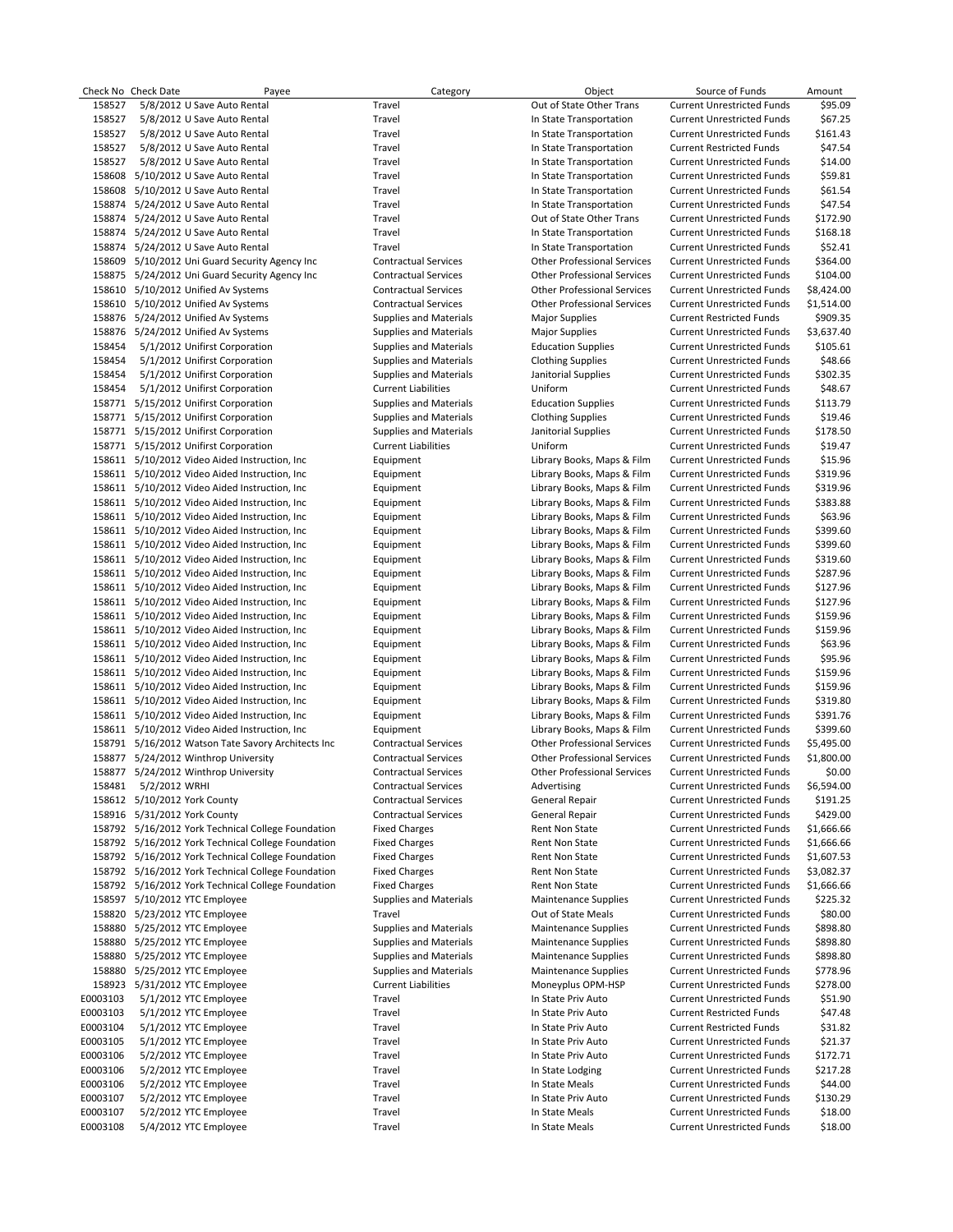|          | Check No Check Date             | Payee | Category                      | Object                                                    | Source of Funds                   | Amount     |
|----------|---------------------------------|-------|-------------------------------|-----------------------------------------------------------|-----------------------------------|------------|
| E0003109 | 5/4/2012 YTC Employee           |       | Travel                        | In State Priv Auto                                        | <b>Current Unrestricted Funds</b> | \$179.05   |
| E0003109 | 5/4/2012 YTC Employee           |       | Travel                        | In State Meals                                            | <b>Current Unrestricted Funds</b> | \$21.00    |
| E0003110 | 5/7/2012 YTC Employee           |       | <b>Contractual Services</b>   | Telephone                                                 | <b>Current Unrestricted Funds</b> | \$50.92    |
| E0003139 | 5/15/2012 YTC Employee          |       | Travel                        | Out of State Lodging                                      | <b>Current Unrestricted Funds</b> | \$1,199.96 |
| E0003139 | 5/15/2012 YTC Employee          |       | Travel                        | Out of State Meals                                        | <b>Current Unrestricted Funds</b> | \$114.00   |
|          | E0003141 5/15/2012 YTC Employee |       | Travel                        | In State Priv Auto                                        | <b>Current Unrestricted Funds</b> | \$25.32    |
| E0003141 | 5/15/2012 YTC Employee          |       | Travel                        | In State Priv Auto                                        | <b>Current Unrestricted Funds</b> | \$67.03    |
|          |                                 |       |                               |                                                           |                                   |            |
| E0003144 | 5/15/2012 YTC Employee          |       | Travel                        | In State Priv Auto                                        | <b>Current Unrestricted Funds</b> | \$16.28    |
| E0003147 | 5/16/2012 YTC Employee          |       | Travel                        | In State Priv Auto                                        | <b>Current Unrestricted Funds</b> | \$24.75    |
| E0003147 | 5/16/2012 YTC Employee          |       | <b>Supplies and Materials</b> | <b>Food Supplies</b>                                      | <b>Current Unrestricted Funds</b> | \$43.26    |
|          | E0003147 5/16/2012 YTC Employee |       | Travel                        | Non Deductible Meals                                      | <b>Current Unrestricted Funds</b> | \$14.00    |
| E0003148 | 5/18/2012 YTC Employee          |       | Travel                        | In State Priv Auto                                        | <b>Current Restricted Funds</b>   | \$18.18    |
| E0003149 | 5/18/2012 YTC Employee          |       | Travel                        | In State Priv Auto                                        | <b>Current Unrestricted Funds</b> | \$69.00    |
| E0003149 | 5/18/2012 YTC Employee          |       | Travel                        | In State Priv Auto                                        | <b>Current Unrestricted Funds</b> | \$78.28    |
|          | E0003150 5/18/2012 YTC Employee |       | <b>Contractual Services</b>   | <b>Education &amp; Training Serv</b>                      | <b>Current Unrestricted Funds</b> | \$796.00   |
|          | E0003151 5/18/2012 YTC Employee |       | Travel                        | In State Priv Auto                                        | <b>Current Unrestricted Funds</b> | \$75.95    |
|          | E0003152 5/18/2012 YTC Employee |       | Travel                        | In State Priv Auto                                        | <b>Current Unrestricted Funds</b> | \$22.90    |
| E0003153 | 5/18/2012 YTC Employee          |       | Travel                        | In State Priv Auto                                        | <b>Current Unrestricted Funds</b> | \$549.44   |
|          | E0003154 5/18/2012 YTC Employee |       | Travel                        | In State Priv Auto                                        | <b>Current Unrestricted Funds</b> | \$16.16    |
| E0003154 | 5/18/2012 YTC Employee          |       | Travel                        | In State Priv Auto                                        | <b>Current Unrestricted Funds</b> | \$15.65    |
|          | E0003155 5/18/2012 YTC Employee |       | Travel                        | In State Priv Auto                                        | <b>Current Unrestricted Funds</b> | \$78.83    |
| E0003155 | 5/18/2012 YTC Employee          |       | Travel                        | In State Priv Auto                                        | <b>Current Unrestricted Funds</b> | \$78.83    |
|          |                                 |       |                               |                                                           |                                   |            |
|          | E0003156 5/18/2012 YTC Employee |       | Travel                        | In State Priv Auto                                        | <b>Current Unrestricted Funds</b> | \$65.19    |
| E0003157 | 5/18/2012 YTC Employee          |       | Travel                        | In State Priv Auto                                        | <b>Current Unrestricted Funds</b> | \$227.25   |
|          | E0003158 5/18/2012 YTC Employee |       | <b>Contractual Services</b>   | <b>Education &amp; Training Serv</b>                      | <b>Current Unrestricted Funds</b> | \$2,000.00 |
| E0003159 | 5/18/2012 YTC Employee          |       | Travel                        | In State Priv Auto                                        | <b>Current Unrestricted Funds</b> | \$97.97    |
| E0003159 | 5/18/2012 YTC Employee          |       | Travel                        | Non Deductible Meals                                      | <b>Current Unrestricted Funds</b> | \$7.00     |
| E0003160 | 5/18/2012 YTC Employee          |       | Travel                        | In State Priv Auto                                        | <b>Current Restricted Funds</b>   | \$27.07    |
| E0003160 | 5/18/2012 YTC Employee          |       | Travel                        | In State Lodging                                          | <b>Current Unrestricted Funds</b> | \$137.64   |
| E0003160 | 5/18/2012 YTC Employee          |       | Travel                        | In State Meals                                            | <b>Current Unrestricted Funds</b> | \$18.00    |
|          | E0003161 5/18/2012 YTC Employee |       | Travel                        | In State Priv Auto                                        | <b>Current Unrestricted Funds</b> | \$25.25    |
|          | E0003162 5/18/2012 YTC Employee |       | Travel                        | In State Priv Auto                                        | <b>Current Unrestricted Funds</b> | \$133.47   |
| E0003163 | 5/21/2012 YTC Employee          |       | Travel                        | In State Priv Auto                                        | <b>Current Unrestricted Funds</b> | \$124.09   |
| E0003164 | 5/21/2012 YTC Employee          |       | Travel                        | In State Priv Auto                                        | <b>Current Unrestricted Funds</b> | \$126.60   |
| E0003164 | 5/21/2012 YTC Employee          |       | Travel                        | In State Priv Auto                                        | <b>Current Unrestricted Funds</b> | \$134.15   |
| E0003164 | 5/21/2012 YTC Employee          |       | Travel                        | In State Priv Auto                                        | <b>Current Unrestricted Funds</b> | \$101.28   |
| E0003165 | 5/21/2012 YTC Employee          |       | Travel                        | Out of State Priv Auto                                    | <b>Current Restricted Funds</b>   | \$54.35    |
|          | E0003165 5/21/2012 YTC Employee |       | Travel                        | Out of State Meals                                        | <b>Current Restricted Funds</b>   | \$9.00     |
| E0003166 | 5/21/2012 YTC Employee          |       | Travel                        | Out of State Priv Auto                                    | <b>Current Unrestricted Funds</b> | \$24.24    |
| E0003166 | 5/21/2012 YTC Employee          |       | Travel                        | Non Deductible Meals                                      | <b>Current Unrestricted Funds</b> | \$9.00     |
| E0003167 | 5/21/2012 YTC Employee          |       | Travel                        | In State Priv Auto                                        | <b>Current Unrestricted Funds</b> | \$59.79    |
| E0003168 | 5/21/2012 YTC Employee          |       | Travel                        | In State Priv Auto                                        | <b>Current Unrestricted Funds</b> | \$556.46   |
| E0003168 | 5/21/2012 YTC Employee          |       | Travel                        | Out of State Registration Fees Current Unrestricted Funds |                                   | \$20.00    |
| E0003169 | 5/21/2012 YTC Employee          |       | Travel                        | In State Priv Auto                                        | <b>Current Unrestricted Funds</b> | \$71.34    |
| E0003170 | 5/21/2012 YTC Employee          |       | Travel                        | In State Priv Auto                                        | <b>Current Unrestricted Funds</b> | \$75.00    |
|          | E0003171 5/21/2012 YTC Employee |       | Travel                        | In State Priv Auto                                        | <b>Current Unrestricted Funds</b> | \$178.62   |
|          | E0003172 5/21/2012 YTC Employee |       | Travel                        | In State Priv Auto                                        | <b>Current Unrestricted Funds</b> | \$17.17    |
|          | E0003173 5/21/2012 YTC Employee |       | Travel                        | Non Deductible Meals                                      | <b>Current Restricted Funds</b>   | \$7.00     |
|          | E0003174 5/21/2012 YTC Employee |       | Travel                        | In State Priv Auto                                        | <b>Current Unrestricted Funds</b> | \$334.63   |
|          |                                 |       |                               |                                                           | <b>Current Unrestricted Funds</b> |            |
|          | E0003174 5/21/2012 YTC Employee |       | Travel                        | In State Priv Auto                                        |                                   | \$72.11    |
| E0003174 | 5/21/2012 YTC Employee          |       | Travel                        | Out of State Priv Auto                                    | <b>Current Unrestricted Funds</b> | \$38.27    |
| E0003175 | 5/21/2012 YTC Employee          |       | Travel                        | In State Priv Auto                                        | <b>Current Unrestricted Funds</b> | \$25.25    |
| E0003176 | 5/21/2012 YTC Employee          |       | Travel                        | In State Lodging                                          | <b>Current Unrestricted Funds</b> | \$109.86   |
| E0003176 | 5/21/2012 YTC Employee          |       | Travel                        | In State Meals                                            | <b>Current Unrestricted Funds</b> | \$12.00    |
| E0003176 | 5/21/2012 YTC Employee          |       | Travel                        | In State Misc Travel Exp                                  | <b>Current Unrestricted Funds</b> | \$35.00    |
| E0003177 | 5/21/2012 YTC Employee          |       | Travel                        | In State Priv Auto                                        | <b>Current Unrestricted Funds</b> | \$134.34   |
| E0003178 | 5/21/2012 YTC Employee          |       | Travel                        | In State Priv Auto                                        | <b>Current Unrestricted Funds</b> | \$183.70   |
| E0003179 | 5/21/2012 YTC Employee          |       | Travel                        | Out of State Priv Auto                                    | <b>Current Unrestricted Funds</b> | \$50.50    |
| E0003179 | 5/21/2012 YTC Employee          |       | Travel                        | In State Priv Auto                                        | <b>Current Unrestricted Funds</b> | \$16.96    |
| E0003179 | 5/21/2012 YTC Employee          |       | Travel                        | Out of State Priv Auto                                    | <b>Current Unrestricted Funds</b> | \$18.68    |
| E0003180 | 5/23/2012 YTC Employee          |       | Travel                        | In State Priv Auto                                        | <b>Current Unrestricted Funds</b> | \$151.38   |
| E0003181 | 5/23/2012 YTC Employee          |       | Travel                        | Out of State Misc Travel                                  | <b>Current Unrestricted Funds</b> | \$52.00    |
|          | E0003181 5/23/2012 YTC Employee |       | Travel                        | Out of State Meals                                        | <b>Current Unrestricted Funds</b> | \$71.00    |
|          | E0003182 5/23/2012 YTC Employee |       | Travel                        | In State Priv Auto                                        | <b>Current Unrestricted Funds</b> | \$71.61    |
|          | E0003182 5/23/2012 YTC Employee |       | Travel                        | Non Deductible Meals                                      | <b>Current Unrestricted Funds</b> | \$7.00     |
| E0003183 | 5/23/2012 YTC Employee          |       | Travel                        | In State Priv Auto                                        | <b>Current Restricted Funds</b>   | \$137.36   |
| E0003183 | 5/23/2012 YTC Employee          |       | Travel                        | In State Meals                                            | <b>Current Restricted Funds</b>   | \$37.00    |
| E0003184 | 5/23/2012 YTC Employee          |       | Travel                        | Out of State Priv Auto                                    | <b>Current Unrestricted Funds</b> | \$18.38    |
| E0003185 | 5/23/2012 YTC Employee          |       | Travel                        | In State Priv Auto                                        | <b>Current Unrestricted Funds</b> | \$21.35    |
| E0003186 | 5/25/2012 YTC Employee          |       | Travel                        | Out of State Air Trans                                    | <b>Current Unrestricted Funds</b> | \$553.20   |
| E0003186 | 5/25/2012 YTC Employee          |       | Travel                        | Out of State Other Trans                                  | <b>Current Unrestricted Funds</b> | \$24.00    |
| E0003186 | 5/25/2012 YTC Employee          |       | Travel                        | Out of State Lodging                                      | <b>Current Unrestricted Funds</b> | \$247.75   |
| E0003186 | 5/25/2012 YTC Employee          |       | Travel                        | Out of State Meals                                        | <b>Current Unrestricted Funds</b> | \$82.00    |